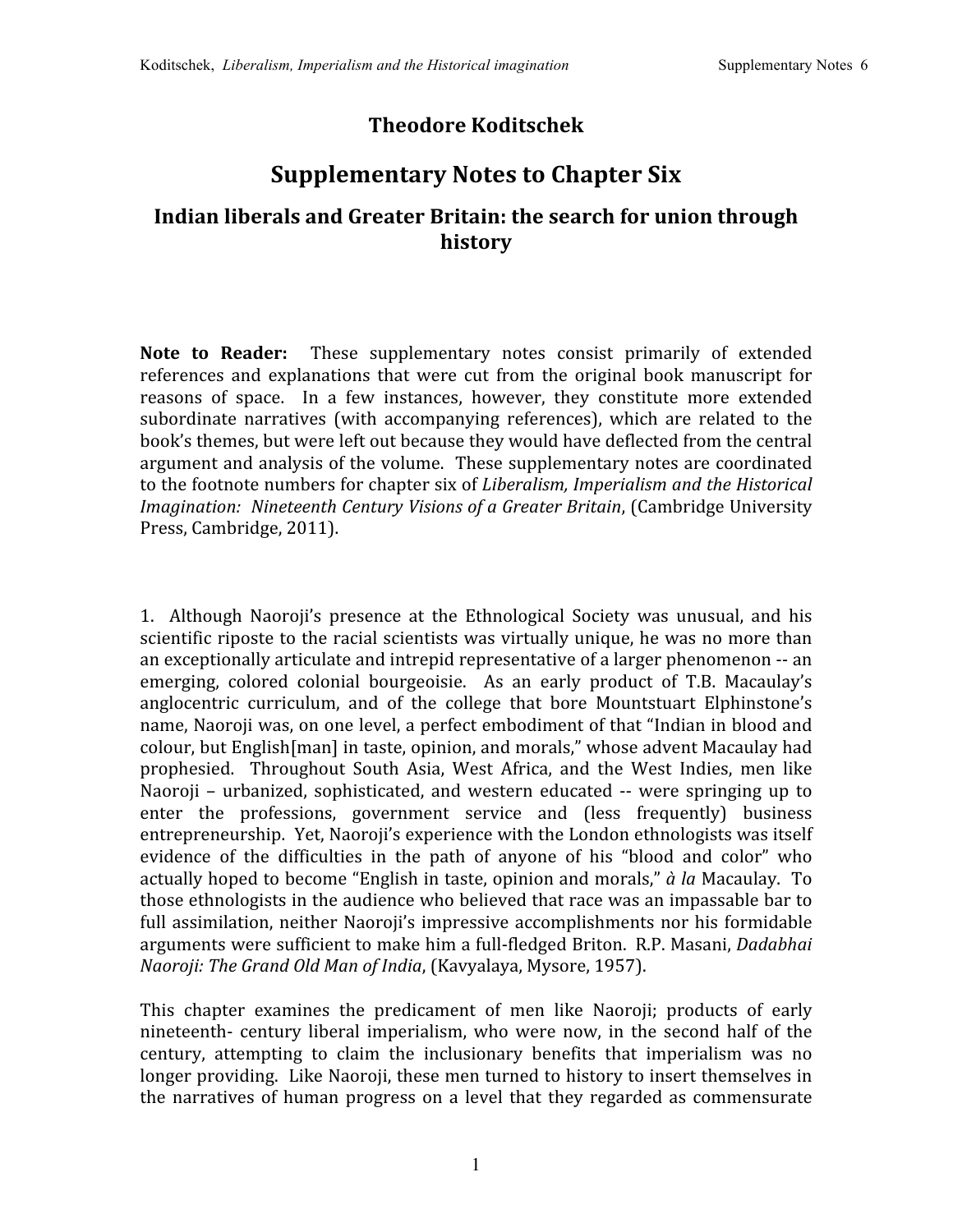with their accomplishments and civilizational aims. Encountering a metropolitan reception that was at best skeptical, at worst hostile, they ardently assumed the mantle of liberal imperialism that the metropolitan politicians, historians, and ethnologists were abandoning. For his part, Naoroji did not hesitate to declare his unstinting loyalty to the British Empire. "The Spirit of British rule, the instinct of British justice," he avowed, "decided that India was to be governed on the lines of British freedom and justice." The result had been a century of intellectual awakening and economic growth. If racial prejudice had crept in as a blot on this sterling record, Naoroji "never faltered in my faith in the British character and [had] always believed that the time will come," when the liberal principles of equality, opportunity and justice "will be realized." Dadabhai Naoroji, *British Un-Rule in India*, (Swan
Sonnenschein,
London,
1901),
quotes
on
vii,
121. "Education
in
[anglophone] history," according to Ranajit Guha, "was thus designed as a servant's education," through which Bengalis were "taught to yield to the process of colonial appropriation." Guha, *An Indian Historiography of India: A Nineteenth Century*  Agenda and Its Implications, (K P Bagchi, Calcutta, 1988), 21. The life and work of Naoroji, and the others treated in this chapter, suggest that the situation was more complex. See
Gauri
Viswanathan, *Masks
of
Conquest:
Literary
Study
and
British
Rule*  in *India*, (Columbia University Press, New York, 1989), especially 118-41.

2. For
upwardly
mobile
Indians,
like
Naoroji,
recognition
by
powerful
Britons
was desirable, even if it was not absolutely necessary for their self-esteem. For it was only
through
acknowledgement
by
the
imperial
masters
that
they
could
fully
enter into Macaulay's narrative of political enfranchisement, or complete Rammohun Roy's vision of reciprocal spirituality. At the same time, they understood that it would be insufficient to become merely imitative, derivative creatures. Both self respect, and even acknowledgment by the master, required that they contribute some
original
element
derived
from
their
Indian
history. Tapan
Raychaudhuri
has suggested that, encounters with western knowledge and culture played a "catalytic" role in the identity-formation of the nineteenth-century bhadralok. "Like a chemical process, they initiated changes which required a measure of autonomy. The end result
was
no
simple
synthesis,
perfect
or
imperfect,
of
two
different
traditions
nor an uncomplicated triumph of one culture over another. It was a new product essentially different from both the indigenous inheritance and the elements of western civilization that impinged on it." Tapan Raychaudhuri, *Perceptions*, *Emotions, Sensibilities: Essays on India's Colonial and Postcolonial Experiences*, (Oxford
University
Press,
New
Delhi,
1999),
99. On
the
philosophy
of recognition see Axel Honneth and Nancy Fraser, *Redistribution of Recognition*?, (Verso, New York, 2003), and Patchen Markell, *Bound by Recognition*, (Princeton University Press,
Princeton,
2003).

3. In
Calcutta,
and
a
few
other
cities
of
its
kind,
the
bhadralok
were
congregating together in numbers that approached a critical mass. From one perspective, this urbanized group ‐ surrounded by streetcars, gas‐lights, well‐trimmed parks, and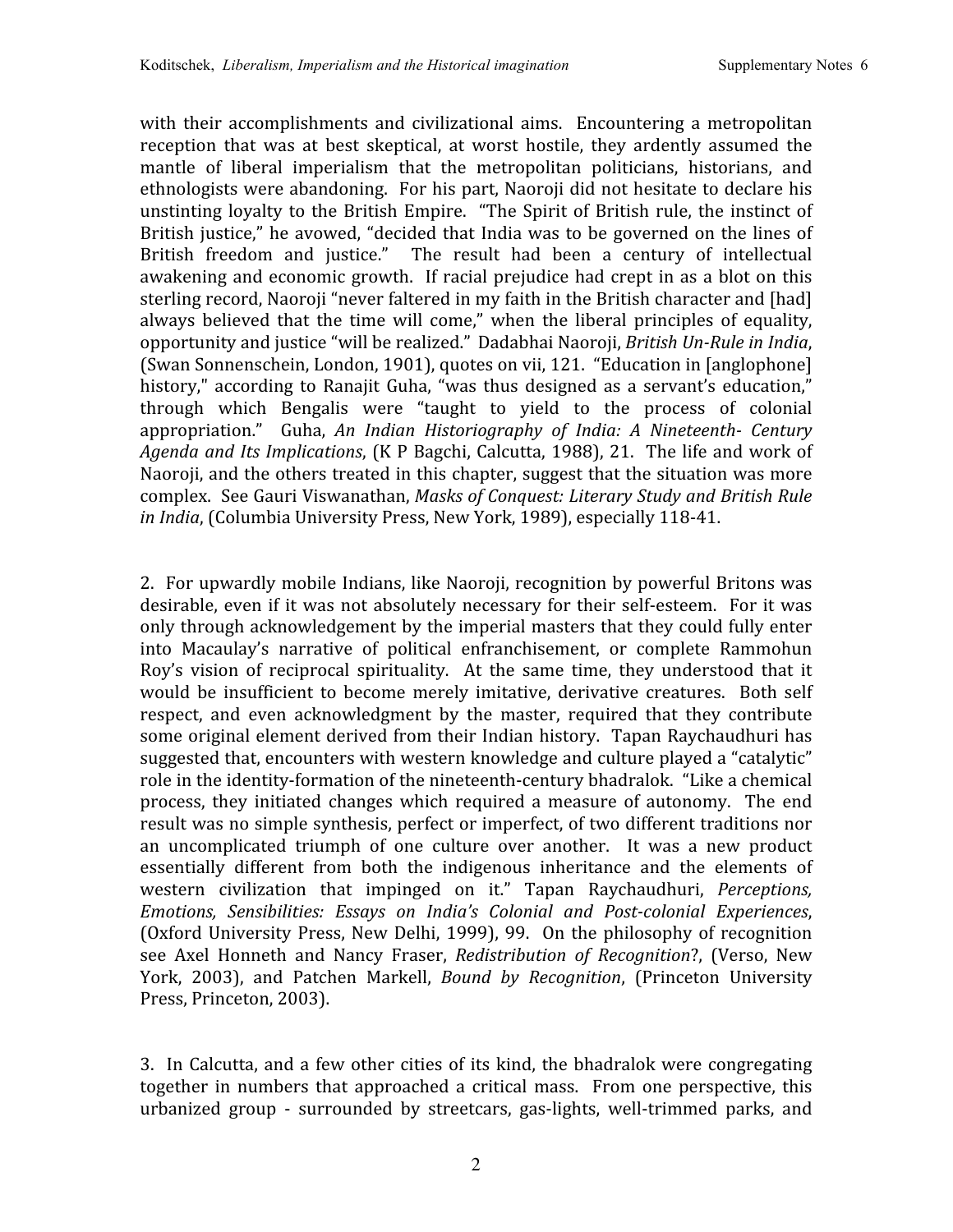neo‐ classical architecture ‐ was scarcely distinguishable from the bourgeois citizenry of any English provincial Victorian city. Like their Anglo‐Saxon counterparts these men worked in offices, gave to charities, and joined together with one another in voluntary associations, both religious and secular. For a comparison
see,
Theodore
Koditschek, *Class
Formation
and
Urban
Industrial
Society:*  Bradford, 1750-1850, (Cambridge University Press, Cambridge, 1990); Patrick Joyce, *The Rule of Freedom: Liberalism and
the
Modern City*, (Verso, London, 2003); and Sumit Sarkar,
"The
City
Imagined:
Calcutta
of
the
Nineteenth and
Early
Twentieth Centuries," *Writing
Social
History*,
(Oxford
University
Press,
New
Delhi,
1997),
159‐ 185.

There were however three important differences. First, where the English bourgeois stood at the head of a largely urbanized, industrializing society, the Bengali bhadralok remained an isolated island of capitalist cosmopolitanism in a still overwhelmingly rural, poor, pre-industrial world. Secondly, where the English bourgeois
was
now
an
enfranchised
citizen,
with
electoral
rights,
and
the
freedom
to manage his own civic affairs, the Bengali bhadralok was still a colonial subject, without access to representative institutions, and with only limited rights to political
expression
of
any
kind. Finally,
where
the
English
bourgeois
was
likely
to be an entrepreneurial businessman, responsible for his own economic empowerment,
most
members
of
the
bhadralok
were
becoming
servile
dependents, employed
in
some
relatively
menial
bureaucratic
capacity
by
a
burgeoning
colonial state. It is only in this context that the extraordinarily rapid expansion of facilities for
English education makes sense. Even Macaulay could scarcely have imagined that a mere fifty years after his *Minute on Education*, English schools would have proliferated like mushrooms, to be capped by an illustrious Calcutta University, garnering
over
1300
entrants,
and
graduating
over
250
BAs
per
year. But
was
this bustling embrace of English language and culture the final ornament of anglicization? Or was it a desperate attempt on the part of an under-employed, over‐educated
and
socially
anomalous
urban
petit
bourgeoisie
to
secure
some
place in the employment of their colonial masters, by learning the language, and aping the manners of the metropolitan elite? For various answers see Bruce T, McCully, *English Education and
the Origins of
Indian
Nationalism*,
(Peter Smith, Gloucester, 1966); Tapan Raychaudhuri, *Europe Reconsidered: Perceptions of the West in* Nineteenth Century Bengal, (Oxford University Press, Oxford, 2002), 11; Viswanathan, *Masks of Conquest*, 142‐65; Andrew Sartori, "Emancipation as Heteronomy: The Crisis of Liberalism in Later Nineteenth Century Bengal," *Journal* of Historical Sociology, (XVI, 1, 2004), 56-86. For figures on university matriculation see
Anil
Seal,
The
Emergence
of
Indian
Nationalism;
Competition
and
Collaboration in the later Nineteenth Century, (Cambridge University Press, Cambridge, 1968). Figures
calculated
from
Table
47
on
page
355.

The answer seems to have been a bit of both. For the great majority, a lifetime of filing forms was the only reward for learning English. For a small minority of exceptionally talented and privileged men, however, anglicization offered a window into a wider liberal culture, and a chance to re-situate India's place in the history of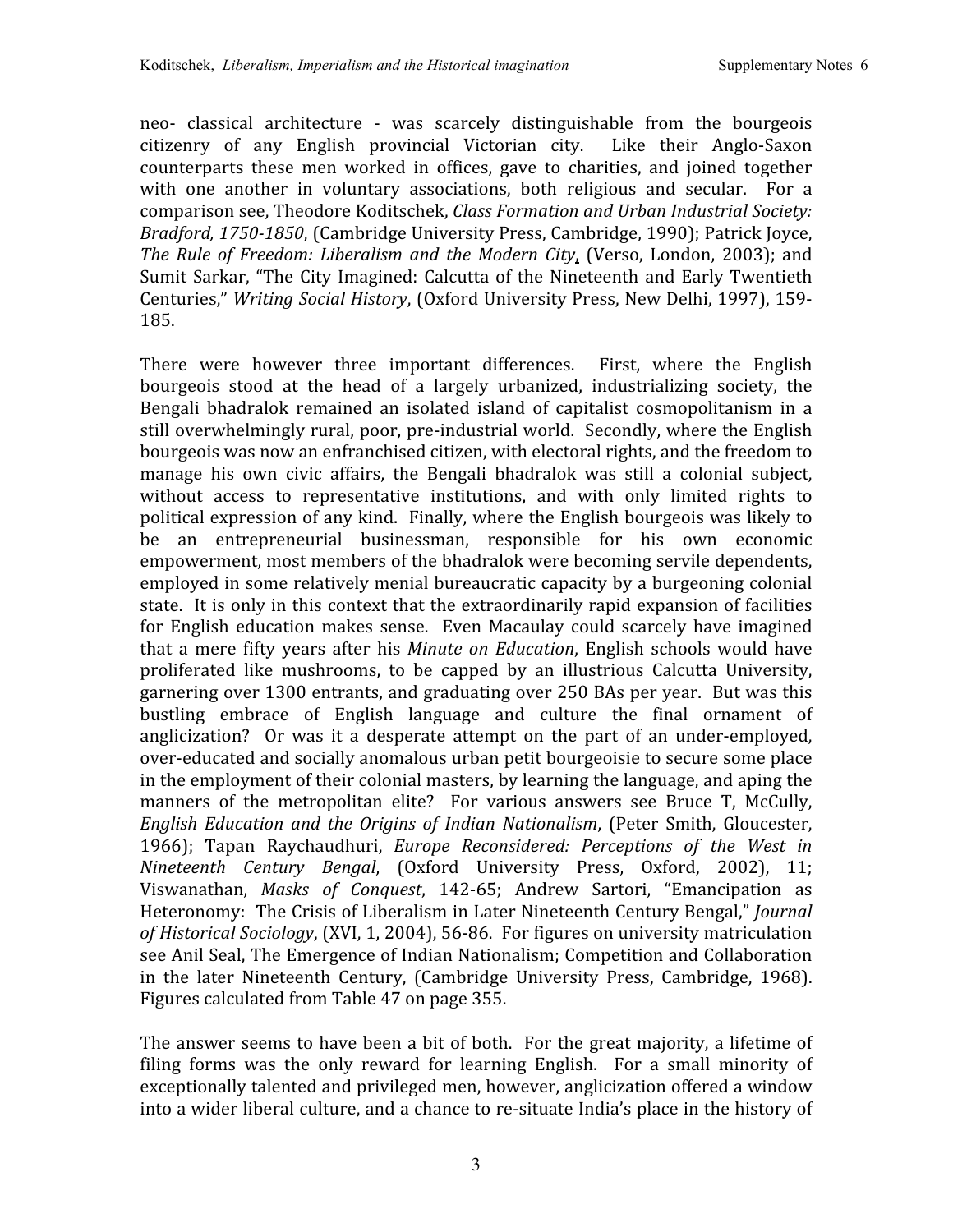progress. Picking up the modernizing baton of Rammohun Roy, they carried it forward into an era when India was actually beginning to exhibit some marks of modernity -- railways, telegraphs, steamers, sewer systems, and (a few) factories. Yet where Roy's engagement with British liberalism followed hard upon his achievement
of
economic
independence,
this
new
bhadralok
generation
found
itself increasingly dependent on the imperial master, not only for access to new ideas and education, but also for incomes and livelihoods. The current consensus holds that, with the tightening of British control over the colonial economy in the second half of the nineteenth century, entrepreneurial opportunities for native Bengalis diminished (although they increased in other areas, such as Bombay). This resulted in a growing
dependence on
official employment, supplemented
in some cases
by small absentee Zamindari rents from (usually subdivided) estates in the countryside. Narendra Krishna Sinha,
"Indian Business Enterprise: Its Failure in Calcutta," in Rajat Ray ed., *Entrepreneurship and Industry in India*, (Oxford University Press, Delhi, 1984), 70‐82; Amiya Bagchi, *Private Investment in India, 19001939*, (Cambridge
University
Press,
Cambridge,
1972),
165‐181.

In
1859,
Radkanta
Deb
worried
that
the
over‐rapid
expansion
of
English
education might create a frustrated intellectual proletariat. "Nothing should be guarded against more carefully than the insensible introduction of a system whereby, with a smattering
knowledge
of
English,
youths
are
weaned
from
the
plough,
the
axe
and the loom, to render them ambitious only for clerkships, for which hosts would besiege
the
government
and
mercantile
offices."
Quoted
in
M.K.
Haldar,
Introduction to Haldar ed., *Renaissance and Reaction in Nineteenth Century Bengal*, (Minerva, Calcutta, 1977), 24. At the same time, P.C. Ray echoed this complaint, even suggesting
that
business
entrepreneurship
was somehow
"beyond
the
scope
of
the Bengali race." Quoted in David Kopf, The Brahmo Samaj and the Shaping of the Modern Indian Mind, (Princeton University Press, Princeton, 1979), 88-9.

Seeking employment in British government offices and commercial businesses, these individuals found that their very commitment to Greater British liberalism was putting them in a bind. Somehow, they had to endure the manifest illiberalism of
their
increasingly
racist
employers,
while
holding
fast
to
the
progressive
visions and
values
that
they
had
fashioned
into
the
touchstones
of
their
own
respectability. The
invocation
of
history,
they
hoped,
would
resolve
these
contradictions;
enabling them to gain the sense of self-respect and independence that membership in the British Empire was not providing on its own. The options of the bhadralok were further limited by their own contradictory class position. Should the frustrations inherent in their colonial subordination incite them to contemplate making an alliance with the peasantry to throw the British out, sober reflection would remind them just how far they had removed themselves from the peasant masses. More to the
point,
as
scions
of
minor
zamindar
families,
most
of
them
understood
that
they would never have received their tickets into Greater Britishness had their ancestors not exploited peasants for several generations. For landlord peasant relations in Bengal see Sugata Bose, *Peasant Labour and Colonial Capital: Rural Bengal Since 1770*,
(Cambridge
University
Press,
Cambridge,
1993).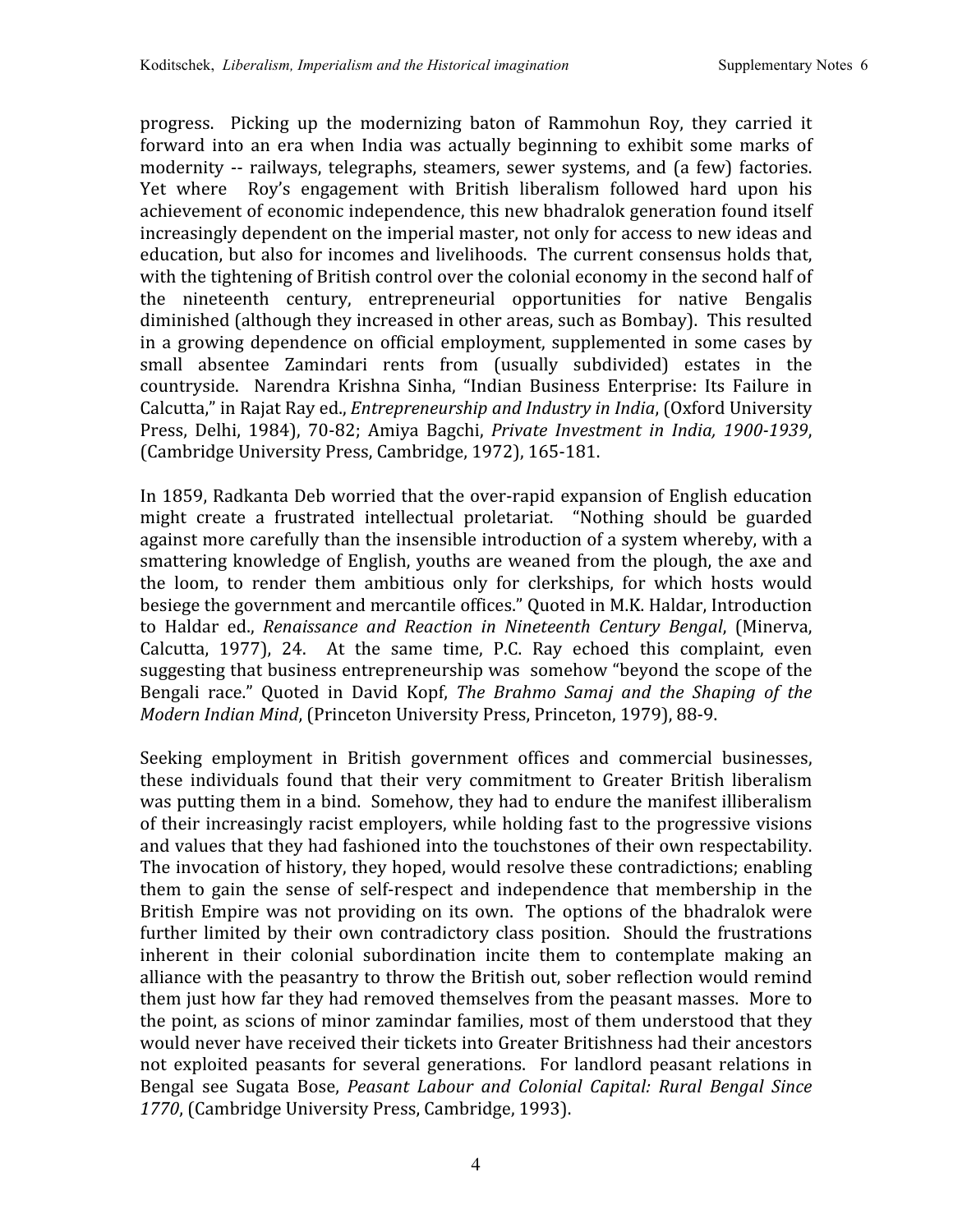In an important book, Partha Chatterjee, *The Nation and its Fragments*, (Princeton University Press, Princeton, 1993) argues that the Bengali bhadralok resolved this tension by dividing the world between the public domains of business and government
‐ still at least
temporarily controlled by
the
British
‐ and
the private spiritual and familial domains, where the Indian male could exercise unqualified control. See especially
pg.
6. This argument
is
developed
by
Tanika Sarkar,
who also captures the voices of women, in *Hindu Wife*, *Hindu Nation: Community*, Religion, and Cultural Nationalism, (Indiana University Press, Bloomington, 2001), especially 1-52. Up to a point, Brahmo history does seem to confirm Chatteriee's and Sarkar's hypothesis, but my argument suggests the need for a further distinction between the literal institutions of the Hindu patriarchal family, and the broader ideologies ‐ allegedly grounded in the 'spiritual' and the 'familial' ‐ that were metaphorically launched as subaltern bids for hegemony. For an analysis disputing the presumption that leading Bengali intellectuals (not including Keshub) ever accepted the superiority of western civilization, see Raychaudhuri, *Europe Reconsidered*,
especially
x.

For
more
in‐depth
social
history
of
the
bhadralok
community
see
John
McGuire, *The*  Making of a Colonial Mind: A Quantitative Study of the Bhadralok of Calcutta: 1857-1885, (Australian National University, Canberra, 1985); J.H. Broomfield, *Elite Conflict* in a Plural Society, (University of California Press, Berkeley, 1968), 1-41. Sumit Sarkar explains some of these contradictions by arguing that bhadralok was subdivided between a relatively small upper section that benefited from (and largely embraced) anglicization, and a larger but less visible mass of impoverished upper caste men, who could not adjust to the new circumstances. Sarkar, *Writing* Social History, 159-357. In this chapter I concentrate on relatively well-known examples of the first type, to show how their command of multiple languages enabled them to engage in a variety of creative, syncretic historiographical projects. As Sarkar shows, the less advantaged bhadralok group was more likely to eschew syncretic projects in favor of nostalgic laments for a lost golden age. These usually took
the
form
of
Kaliyuga
‐‐ a
reflection
on
the
Hindu
cycle
of
eternal
degeneration and renewal,
which
located
the
nineteenth century
as
the
last stage
of corruption, when foreigners ruled, the lower castes were disobedient, and women were breaking free from patriarchal control. See also Robert Darnton, "Literary Surveillance in the British Raj: The Contradictions of Liberal Imperialism," Book History, IV, (2001), 133-76. Darnton's study of books published in India between 1867 and 1905 reinforces Sarkar's argument. See especially pgs. 134-5 and 145-6. For further details on the book trade see Darnton's "Book Production in British India,
1850‐1900," *Book
History*,
V,
(2002),
239‐62.

4. Protap Chunder Mazoomdar recalls from his early youth "a superficial race of smatterers, who dealt in the merest platitudes of the English tongue." "Excessive indulgence in the use of alcoholic liquors characterized the educated community,"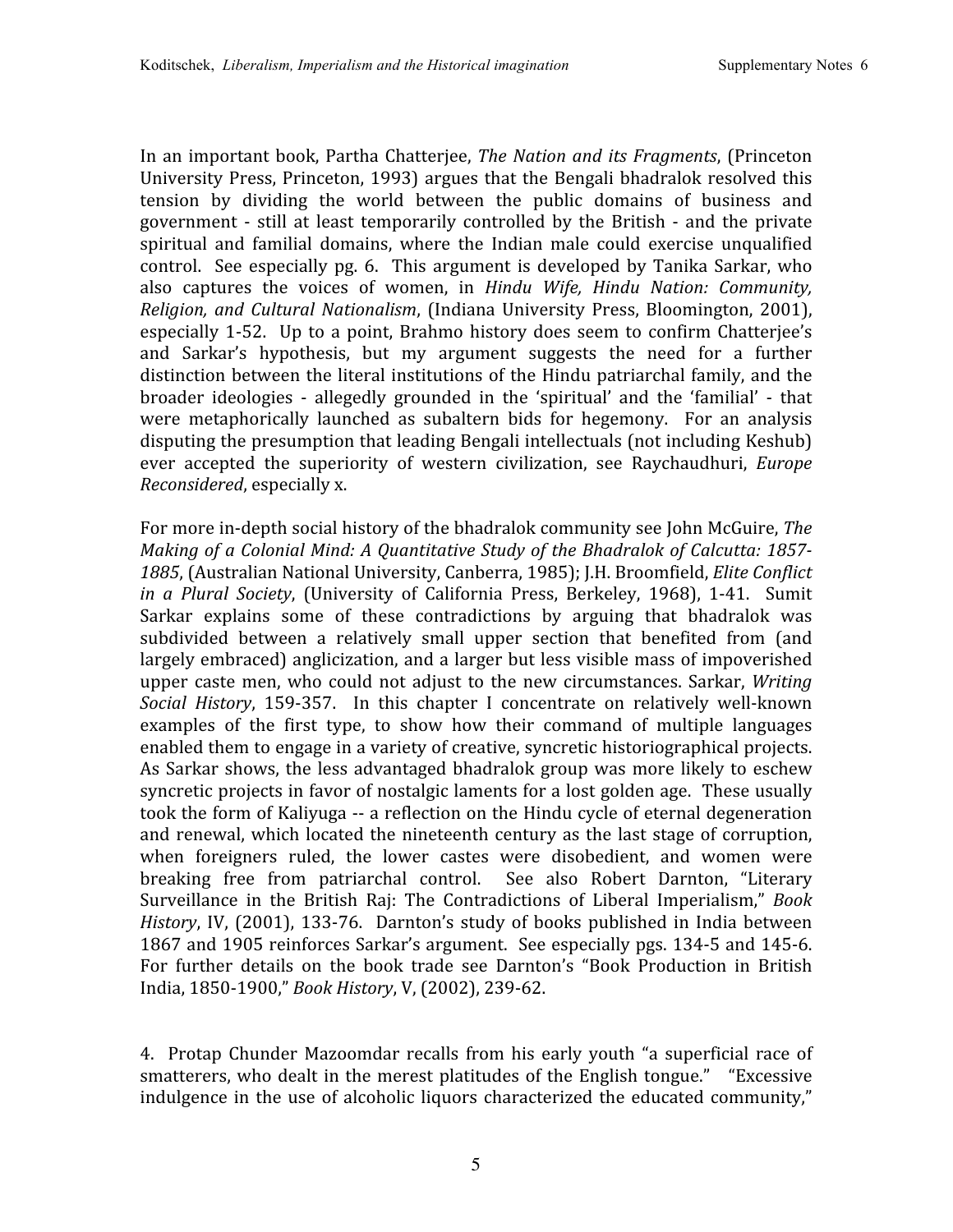he complained, "the apostles of Utilitarianism, the materialistic professors of neoscience, and so-called Positivism overspread the land." Yet, in spite of his obvious taste, he reluctantly acknowledged the excitement and intellectual stimulation that accompanied these novelties. "The establishment of debating clubs in
different
quarters
of
Calcutta,
dating
from
the
foundation
of
the
Bethune
Society in 1851 created a great ferment amongst bodies of young students. Political associations, then in their embryo, arose out of such organizations, one or two English newspapers edited by Hindus began to rear their heads [and] a good many Bengali newspapers kept the air warm with their perpetual vilifications of each other." P.C. Mazoomdar, *The Life and Teachings of Keshub Chunder Sen*,
(Baptist Mission
Press,
Calcutta,
1887),
6‐8.

Dependent on the British, not only for their jobs and their physical security, but also, to some extent, for their aspirations and self-respect, such individuals realized that they stood dangerously over‐exposed. Straightforward return to the seamless Hinduism
of
their
forebears
was
no
longer
possible,
but
entrée
into
the
benefits
of Anglo-Saxonism was now also being foreclosed. What was the alternative? The dilemma can be clearly seen in the vicissitudes of Calcutta's leading bhadralok family, the Tagores. Dwarkanath (1794-1846), who headed the family in the first half of the nineteenth century had been the anglicized Indian *par excellence*. A wealthy zamindar and intimate friend of Rammohun Roy, he served as a British taxcollector,
a
founder
of
the
Union
Bank,
and
initiator
of
the
first
major
British‐Indian commercial
partnership. As
a
public
citizen,
he
had
started
several
newspapers
and journals. As philanthropist, he had helped finance Hindu College and Calcutta Medical School. As the very embodiment of the western-acculturated Bengali Brahman,
Dwarkanath
scandalized
his
more
orthodox
caste
brethren
by
traveling
to Europe,
where
he
died. By
contrast,
Dwarkanath's
son,
Debendranath
(1817‐1905) who inherited his mantle in the 1840s, sensed that the Anglo-Indian climate was beginning to change. Lacking the open entrepreneurial environment that had been available
to
his
father,
he
settled
in
as
a
rentier,
devoting
his
life
to
spiritual
goals. Taking up the fledgling Brahmo movement that had been left leaderless after Rammohun's death, Debendranath created a formal organizational structure, the Brahmo Samaj, in 1843. James W. Furell, *The Tagore Family: A Memoir*, (Calcutta, Thaker, Spink & Co, 1892), 1‐69; Dilip Kumar Biswas, "Maharishi Debendranath Tagore," Atalchandra Gupta ed., Studies in the Bengal Renaissance, (National Council on
Education,
Bengal,
Calcutta,
1977),
33‐46.

Yet, as it evolved over the next decade, this Brahmo Samaj lost the confident universalistic Brahmoism that Rammohun had proclaimed. Faced with a less sympathetic
generation
of
British
officials,
and
an
aggressive
missionary
movement, led by the pugnacious Presbyterian, Alexander Duff, Debendranath was more concerned
to
preserve
Hinduism's
distinctive
spiritual
traditions,
than
to
reach
out confidently
to
Unitarians
and
religious
reformers
in
other
parts
of
the
world. Gone was
Rammohun's
highly
visible
public
persona
of
the
1820s,
as
his
bold syncretic claims to having reconciled Hinduism with the teachings of Moses, Mohammed, Buddha,
and
Christ
were
allowed
to
lapse. The
more
pragmatic
Tagore
was
content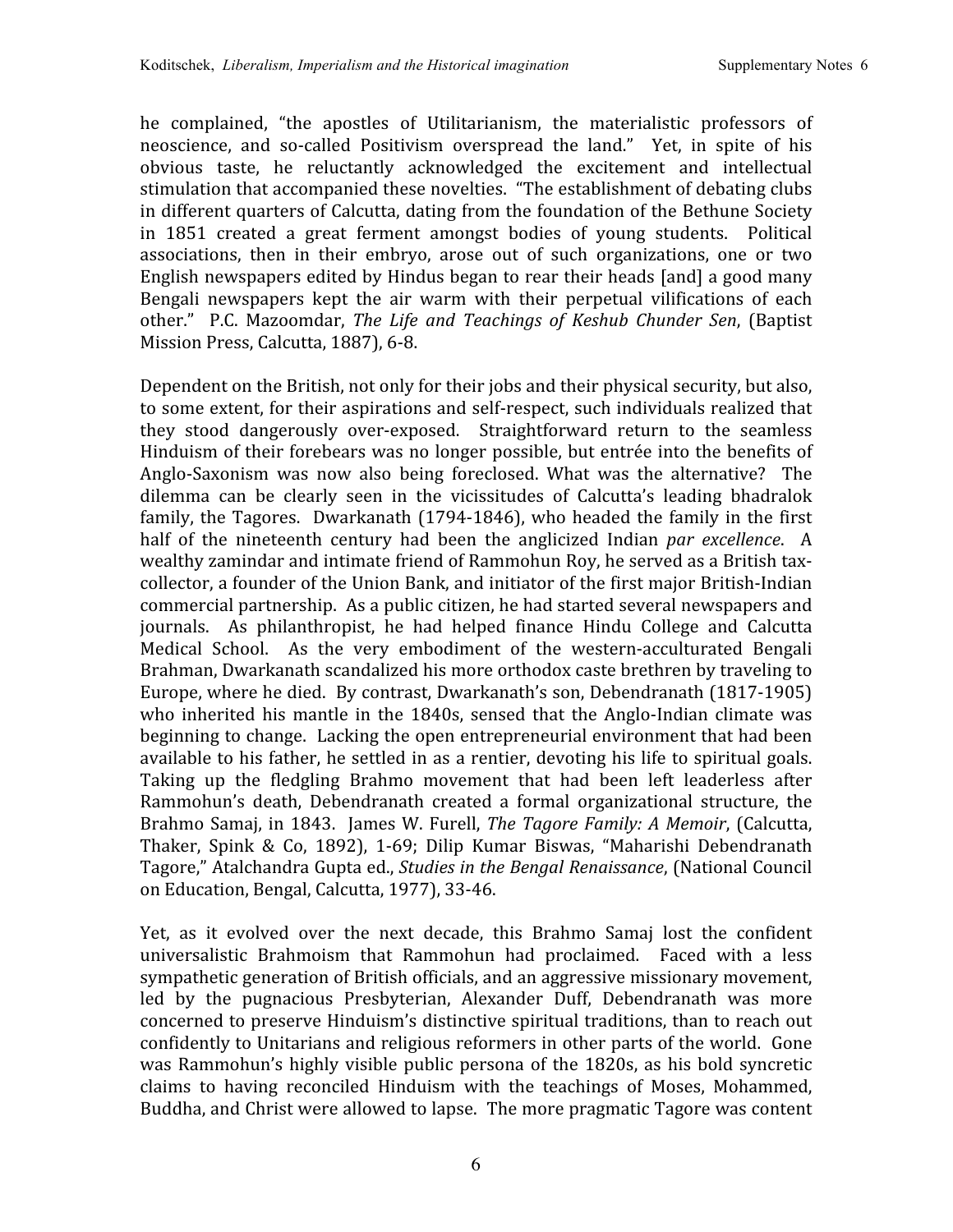to remain a practicing Brahman, continuing all the old familiar Hindu rituals and ceremonies,
simply
giving
them
a
more
rationalistic
and
monotheistic
gloss. By
the mid 1850s, the Brahmos seemed to be settling into a kind of bloodless Hindu reformism
‐‐ an
anodyne
sect
catering
to
those
among
the
bhadralok
who
were
too modern
to
blindly
embrace
the
ancient
deities,
but
too
cautious
to
drop
them
either for Bentham or for Christ. Debrendranath Tagore, Brahmo Dharma, (Brahmo Mission Press, Calcutta, 1928); Kopf, Brahmo Samaj, 157-75; Meredith Borthwick, Keshub Chunder Sen: A Search for Cultural Synthesis, (Minerva, Calcutta, 1977), 1-16. Although they had progressive instincts, according to Friedrich Max Muller, "Debendranath and his friends were afraid of anything likely to wound the feelings of the great mass of the people  $\ldots$  They wanted above all to retain the national character of their religion." Ouoted in Kopf, *Brahmo Samaj*, 135. On the continuing role of the Tagore family in fostering a cultural politics of indigenism, see Indira Chowdhuri, *The Frail
Hero and
Virile
History:
Gender and
the Politics of Culture in*  Colonial Bengal, (Oxford University Press, Oxford, 1998), 1-39. Yet, Debendranath and his followers were very far from anti-British. How could they be, inasmuch as their livelihoods, their careers, and their educations were built on nearly a century of
British
rule? Their
problem
was
that
they
had
little
to
bring
to
the
Greater
British negotiating table in countering the anathemas of the racists, the blandishments of the
Christians,
or
the
snares
of
the
atheists?

7. Although
George
Trevelyan
deplored
"the
habit
of sneering
at
our
dark
fellow‐ subjects,"
he
described
anglicized
Bengalis
as
"the
most
helpless
feeble
set
of
beings in the universe. If one of them can ride a shambling pony, daubed all over with splotches of white paint, to and from his office, without tumbling off, he considers himself to have done quite enough to establish his reputation as a horseman." Nevertheless, his sharpest sarcasms were directed against those who had acquired the advanced English education that his uncle had prescribed: "I sat aghast at the flowery combination of epithets which came so naturally to their lips . . . They talk as Dr. Johnson is supposed to have talked by people who have never read Boswell." "There was," he continued, "something exquisitely absurd in hearing a parcel of Bengalees regretting the time when every rood of ground in England maintained its man, and indignantly apostrophizing trade's unfeeling train for usurping the land and
dispossessing
the
swain." George
Trevelyan, *The
Competition
Wallah*,
(Harper Collins,
New
Delhi,
[1864],
1992),
33‐4.

11. In
spite
of
the
fact
that
he
was
he
was
extremely
proficient
in
English
and
served as Native Secretary to the Royal Asiatic Society, and as Treasurer of the Calcutta Mint, Ram Camul Sen upheld strict traditional Hinduism in every aspect of his personal life. Raised by his uncles, in an orthodox joint household, Keshub was deeply inspired by the self-sacrificing asceticism of his mother. Thus, the enticements of a secular education were counter-balanced by an initially directionless sense of spirituality. Adopting a rigorous course of self-study, the young
man
dabbled
in
Christianity
and
Theism,
before
discovering
in
Brahmo
Samaj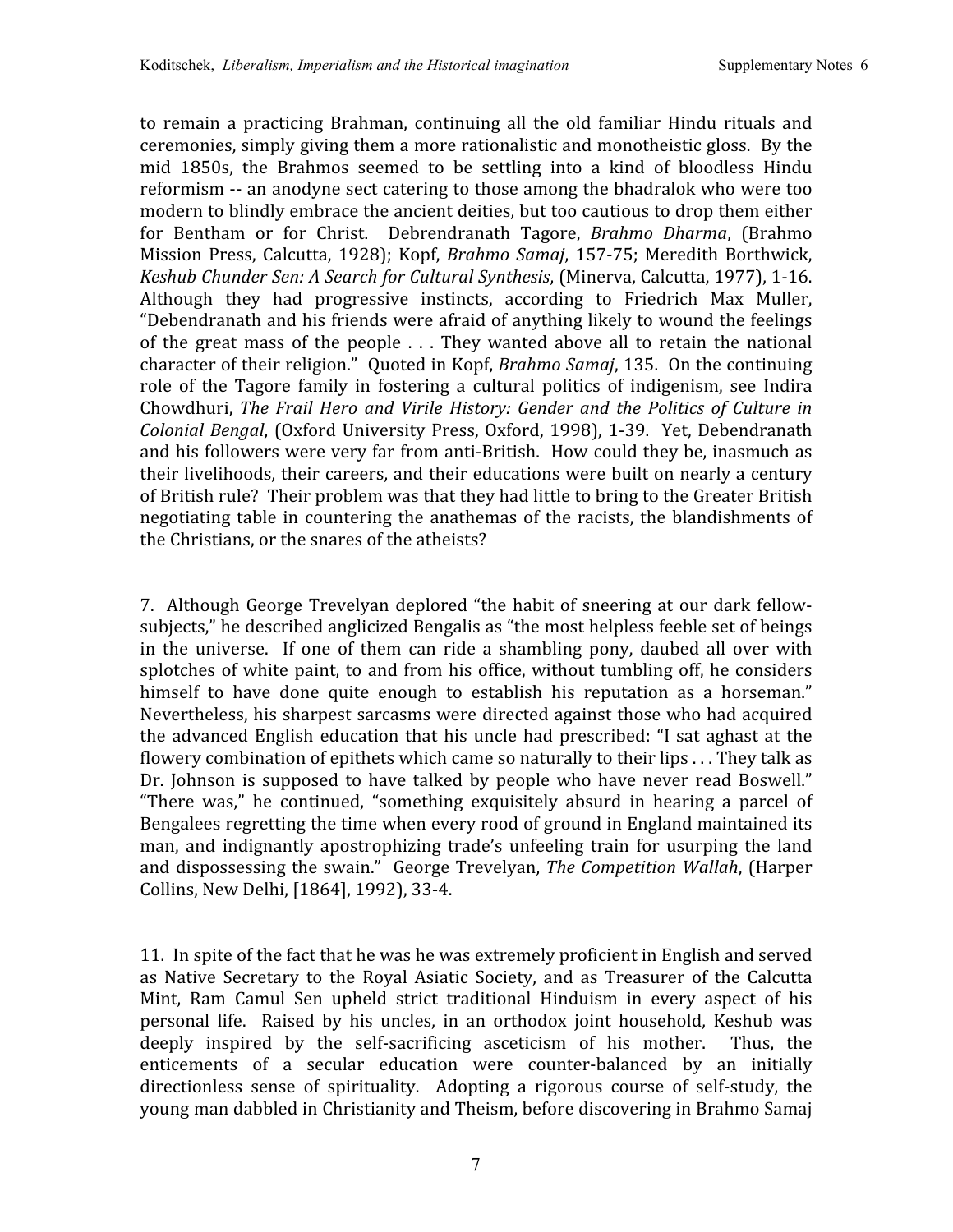a
theology
remarkably
consonant
with
the
one
that
he
had
been
cobbling
together on
his
own. Joining
the
Brahmos
set
Keshub
at
odds
with
his
uncles,
and
induced him to give up a promising career in the Bank of Bengal, where other members of his family were employed. Fortunately, for this somewhat dour and fastidious young man,
Debendranath
Tagore assumed
the role of a less domineering
father‐ substitute, and helped the lad evolve from a shy and retiring introvert into the dynamic
speaker
and
charismatic
leader
that
– during
the
late
1850s
and
1860s
– he so
effectively
became.

Mazoomdar, *Life
of
Sen*,
1‐169.

14. As Nabagopal Mitra put it somewhat later, "A great change has taken place in the
minds
of
educated
youths
of
Bengal. The
tide
of
denationalization
has
sustained an
ebb. A
happy
reaction
has
taken
place
in
native
feelings. People
have
begun
to disbelieve in a theory that for a nation's progress they have simply to learn the art of borrowing. They have firmly begun to believe in the doctrine that to secure everlasting good to themselves, they should have a basis of their own." Quoted in Nemai Sadhan Bose, Racism, Struggle for Equality and Indian Nationalism, (Firma KLM, Calcutta, 1981), 125-6. See also Raychaudhuri's account of Bhudev Mukopadhyay, whose "genuine rejection of much in western civilization," was derived from "his happy experience of family life," which included such practices as child
marriage
and
widow
celibacy.

Raychaudhuri, *Europe
Reconsidered*,
29‐33

15. The
issue
that
initially
divided
Keshub
from
the
orthodox
Brahmos
centered
on the primacy of the Vedas in congregational worship. According to Keshub, the original aim
of
the Samaj
had
indeed
been
to
"to revive
Hinduism
to
its
primitive state of purity, to do away with idolatry and superstition and caste." This purely formal transformation however had not proven sufficient. Over the course of the next
twenty
years,
the
mistake
of accepting
the
Vedas as
pure scripture
had
been exposed. "From that time [i.e. from his ascendancy in the movement] we date the rise in India of the true monotheistic church." Sophia Dobson Collet ed., *Keshub*  Chunder Sen's English Visit, (Strahan & Co., London, 1871), 35.

17. The
whole
matter
is
aired
in
Nirad
Chaudhuri, *Scholar
Extraordinare: The
Life
of the
Rt.
Hon.
Friedrich
Max
Müller
P.C.*,
(Chatto
and
Windus,
London,
1974),
311‐16, who tends to be too forgiving of Max Müller's many sins. See also Thomas Trautmann, Arvans and British India, (University of California Press, Berkeley, 1997), 172-183, and *passim*, for a full discussion of the relationship between Aryanism as a philological category, and as a racial concept

19. Keshub's
program
of
Indian
reform,
with
its
accompanying
ideology
of
syncretic historicism, might be usefully contrasted with that of Iswarchandra Vidyasagar, which was confined largely within a traditional Hindu idiom, and eschewed bold inventions of universalist tradition to scan the received Hindu scriptures for a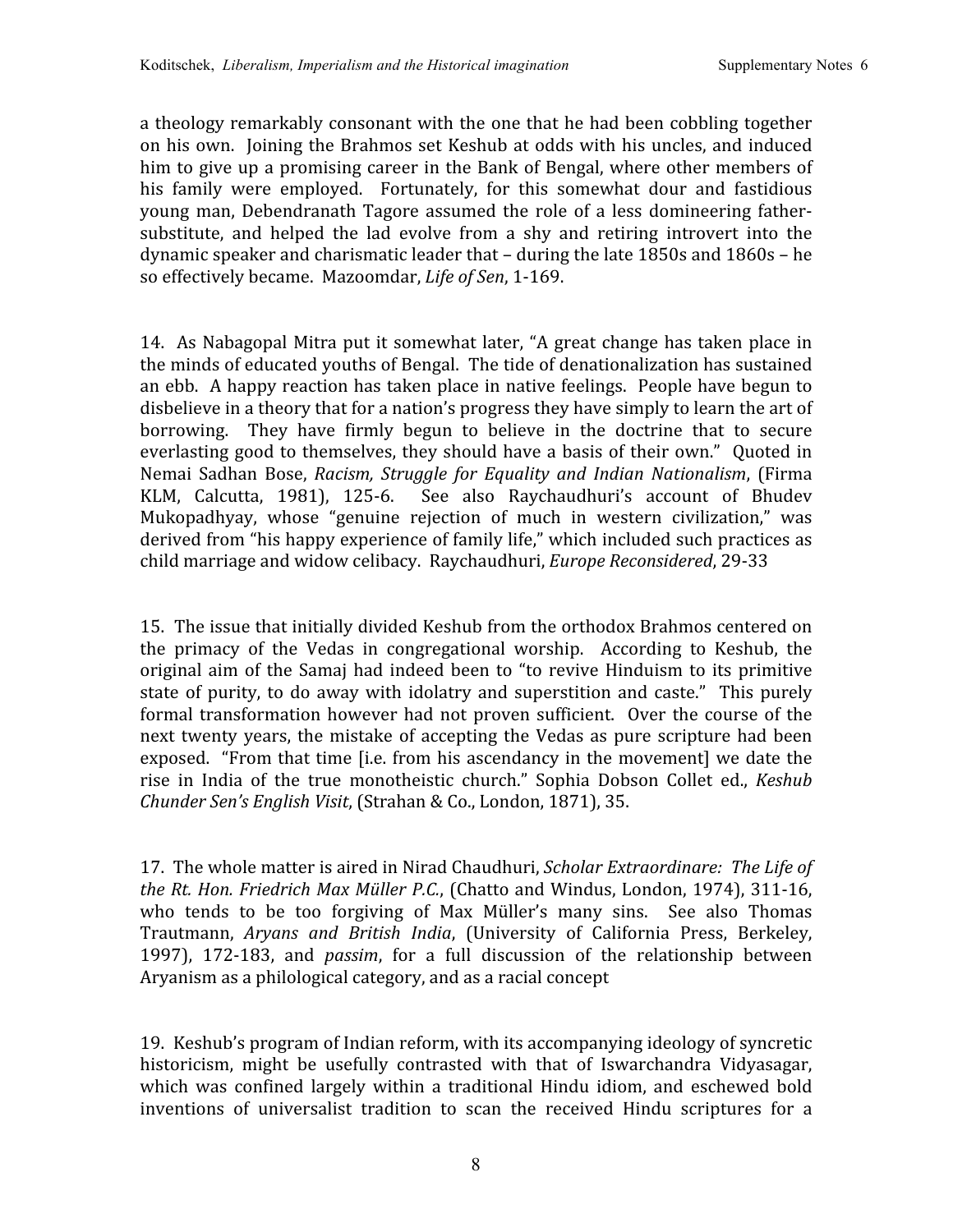usable
past
that
would
sanction
widow
remarriage
and
generally
improve
the
lot
of women within
the inherited framework of patriarchy. See Sarkar, *Writing Social*  History, 216-81; Brian A. Hatcher, *Idioms of Improvement: Vidyasagar and Cultural Encounter in Bengal*, (Oxford University Press, Calcutta, 1996); Haldar, "Introduction," *Renaissance and Reaction*, 37‐54; and Amalis Tripathi, *Vidyasagar, The
Traditional
Modernizer*,
(Orient
Longman,
Bombay,
1974).

Above and beyond good government, Keshub saw enlightenment as the greatest benefit that the British had brought to India. "The flood of western education has burst upon India has made its way into the citadels of idolatry and prejudice, and is sweeping away in its restless current all the errors and iniquities of centuries." Collet ed., *Keshub's Visit to England*, 195-6. And yet, if Britain had awakened India from its superstitious slumbers, it was Indian religion (i.e. Keshub's own Brahmo Samaj) that was best placed to advance the course of a truly enlightened universal, rationalistic non-sectarian theology. "English Christianity is too sectarian . . . [it] appears to be too muscular and hard.  $\ldots$  Christian life in England is more materialistic . . . in England there is hardly anything like meditation or solitary contemplation. Englishmen
seek
their
God
in
society
.
.
.
there is
a
tendency
to
see God outside, in forms, in rites." Collet ed., *Keshub's Visit to England*, 601-2.

20. "Christianity," Keshub argued, "has come to India in a foreign and repulsive form." "Christianity in its founder," he continued, "was oriental, Asiatic, and there is no reason why Christianity in the present day should be presented to the Indian population in any other than in an oriental aspect." "Let not well-meaning foreigners try to convert his people to this or that particular denomination," he warned, "but let them help in a spirit of broad liberality to extend that glorious light of regeneration
which
had already
dawned
on
the
face
of
India." "Every sect,"
he noted
elsewhere,
"represents
God's
truth
partially,
every
nation
presents
only
one side of the religious life: every denomination embraces one particular truth of theology, or ethics, and unless we gather together all races, we cannot see, we cannot understand what living religion means." Collet ed., Keshub's English Visit, 37, 410,
556.

21. That Keshub actually succeeded in promoting ecumenicism in Britain was testified by several English ministers. According to the Unitarian, James Drummond, Sen's "visit has brought strongly home to the minds of many in England the fact that our
old
feeling
of
separation
is
passing
away,
and
that
in
spite
of
all
the
efforts
which may be made by those who fix their attention chiefly upon the differences which divide men, we are becoming more profoundly conscious of a common element of religion, which binds together true men all over the world." The same point was made
at
Keshub's
'farewell'
by
Rev.
H.
Ireson,
who
acknowledged
that
"Mr.
Sen
had been able to greet face to face men of very different persuasions, who unhappily stood apart from one another when not in the presence of a man like himself, and he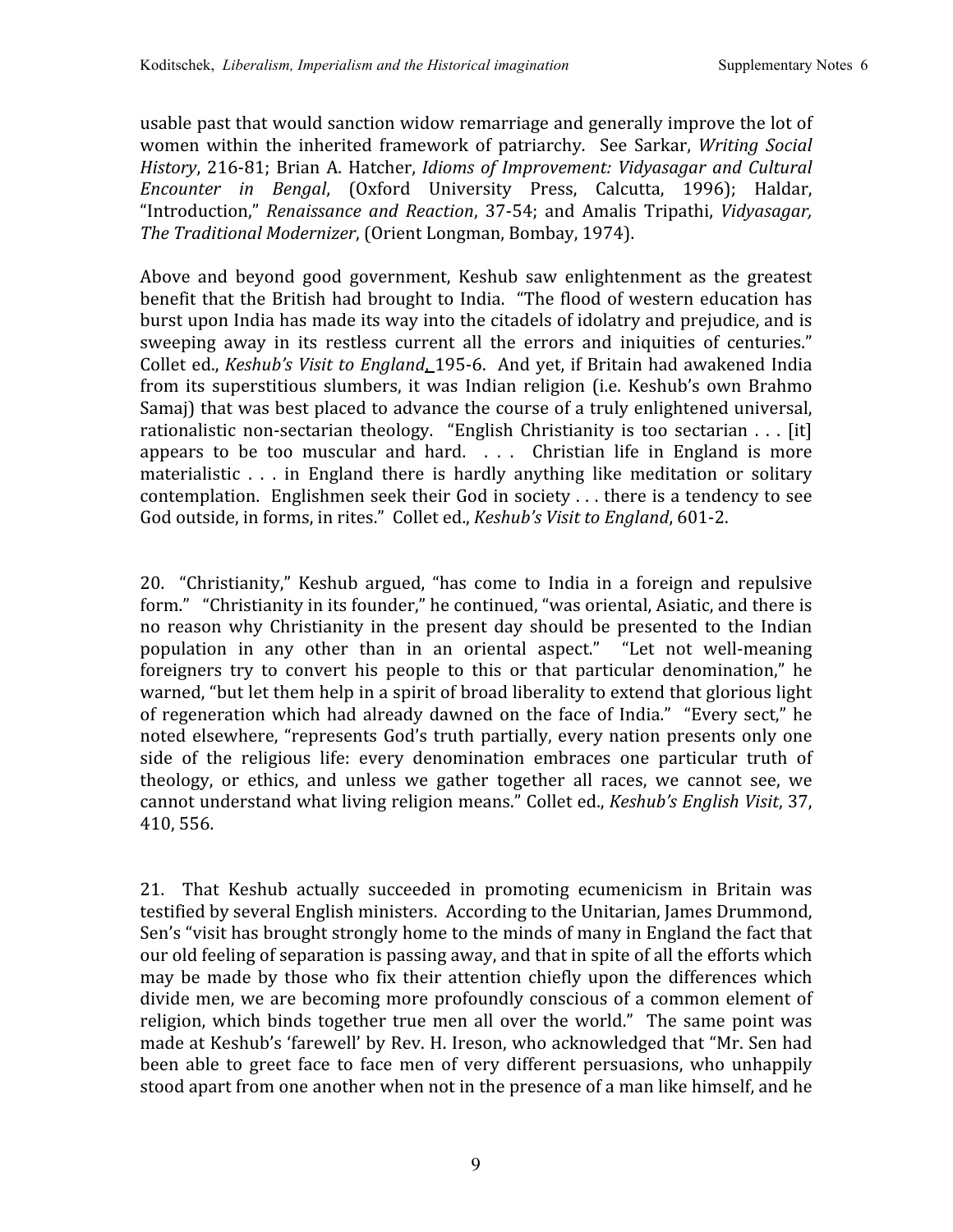had
been
the
means of
bringing
them
together." Collet ed., *Keshub's
English
Visit*, 307,
589‐90.

Although
rendered
impossible
here
by
limitations
of
space,
it
would
be
interesting to compare and contrast Keshub's 'Brahmo' approach to Hindu reform and revitalization with the rather different, more overtly populist strategy adopted by Dayananda Sarasvati in his alternative organization, 'Arya Samaj'. See J.T.F. Jordens, *Dayananda Sarasvati, His Life and Ideas*, (Oxford University Press, Delhi, 1978); Kenneth W. Jones, *SocioReligious Reform Movements in British India*,
(Cambridge University Press, Cambridge, 1989), 95‐108, 192‐9; Tony, Ballantyne, *Orientalism*  and Race: Aryanism in the British Empire, (Palgrave, New York, 2002), 169-79; and Mazoomdar, *Life
of
Sen*,
283‐4,
333‐4.

22. Keshub's sermons and addresses during his time in England were compiled by Sophia Dobson Collet, and published in *Keshub's English Visit*. As he disembarked, he announced
that
he
had
come
"from
India
to
tell
you
English
men
and
women,
what you have done in my country." Britain had effected a revolutionary transformation in the economy and government of the subcontinent. "This is not man's work, but a work which God is doing with His own hand, using the British nation as his instruments. When India lay sunk in the mire of idolatry and superstition  $\dots$  the Lord in his mercy sent the British nation to rescue India . . . England and India became
thus
connected
by
an
overriding
Providence." Nevertheless,
he
warned
his British audiences "you hold India on trust, and you have no right to say that you will use its property, its riches, or its resources, or any of the power which God has given you simply for your own purposes of selfish aggrandizement and enjoyment... You are
accountable
to
God
for
those
millions
of
souls
.
.
.
You
cannot
hold
India
for
the welfare of Manchester, or for the welfare of one sector of the community here." In this
manner,
Keshub
turned
a
discourse
of
servile
colonial
abasement
into
a
demand for
imperial
obligation
and
accountability. Indeed,
the
only
thing
that
separated
him from
the
early
political
nationalists
(though
it
was
a
big
thing),
was
their
willingness to mount movements of political protest, whereas Keshub insisted on keeping Britain's
accountability
"in
the
hands
of
God."
Quoted
in
Kopf, *Brahmo
Samaj*,
26‐7, 198‐9,
261‐2.

24. In England, Keshub had argued that "unless the women are educated, the education will be partial and superficial, for the wives of the country conserve all the traditions,
all
the
errors
and
prejudices,
and
all
the
injurious
institutions
that
exist
in the
country." In
his
vision
of
India's
future
"the
husband
and
wife
will
sit
together and try to purify their family and uproot all those prejudices and iniquitous institutions which have found lodgement in the sacred walls of the family house for many
centuries." The
custom
of
early
marriage
in
particular
had
to
be
abandoned. "Women should be permitted to marry only when they are of marriageable age. Bigamy and polygamy should be suppressed, if possible, by legislative enactment." However, "there are other things that can only be put down by the operation of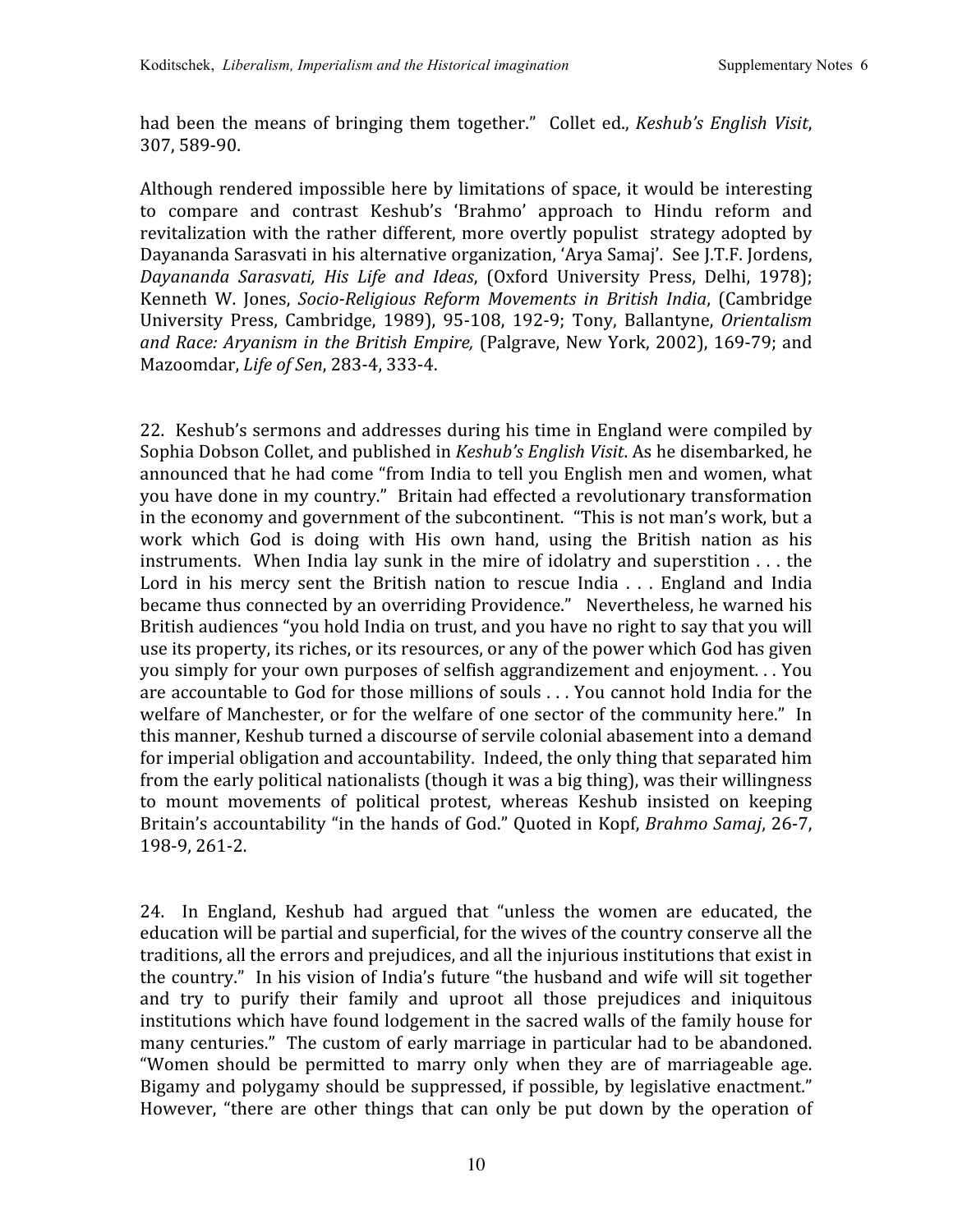personal
influence. .
.
.
The
growth
of
that
society
must
be
indigenous,
native
and natural. Foreign customs must not be forced upon us." Gender equality need not be a British import, since evidence of it could be found in the history of India's distant past. "Time
was
when
men
and
women
freely
mixed
with
each
other
in
society
in India, when celebrated ladies solved mathematical problems . . . and when not only men
chose
for
themselves,
but
even
ladies
came
forward
and
selected
husbands
for themselves."

Collet
ed., *Keshub's
English
Visit*,
214,
216,
466,
468,
471.

27. See
Borthwick,
Keshub
Chunder Sen,
135‐73. Keshub
himself said;
"A
noble‐ minded
and
kind‐hearted
lady
went
to
India
a
few
years
ago
in
order
to
promote
the work of female education. Miss Carpenter's name is familiar to you all. Why should not some of you follow her praise-worthy example. I say this because the work that requires your aid and co-operation is urgent. At the present moment, a thousand Hindu
homes
are
open
to
receive
and
welcome
English
governesses
– well
trained accomplished English
ladies,
capable
of
doing
good
to
their
Indian
sisters,
both
by instruction and personal example." Keshub Chandra Sen, "Women in India," in *Diary,
Sermons,
Addresses
and
Epistles
in
England*,
(Navavidhan,
Calcutta,
1938),
393. See also Kopf, *Brahmo Samaj*, 34-41. Marriage law in British India was based on religious affiliation. Thus, there were separate laws for Hindus, Muslims, and Christians. Brahmos
faced
the
problem
of
not
fitting
into any
of
these categories, since their opposition to child marriage placed them beyond the pale of orthodox Hinduism. After much lobbying, in 1872 Keshub persuaded the government to promulgate
a
special
Native
Marriage
Act
to
permit
Brahmos
to
marry
according
to their own rules. See Mazoomdar, Life of Sen, 128-33, 157-60; Borthwick, Keshub *Chunder
Sen*,
142‐7.

28. White
Britons'
unease
about
Keshub's
appeal
to
women
of
all
races
is
captured by
a
caricature
of
"Conundrum
Baboo"
that
appeared
in
the
London *Saturday
Review* on
June
11,
1870. "Conundrum
Baboo
answers
every
sting
his
hostess
pulls
with
a perfect adaptability. It is amazing to compare his performance with the clumsier gambols
of
his
western
rivals. A
flow
of
pietistic
enthusiasm
gilds
the
vagueness
of his dogma; the Bible, instead of being reduced to arithmetic, disappears in a cloud of Vedas."
Quoted
in
Borthwick, *Keshub
Chunder
Sen*,
115‐6.

29. These complaints must be set off against Keshub's manifest achievements. Thanks in no small part to his missionary efforts there were 102 branch chapters of Brahmo Samaj throughout India in 1872, though the main strength remained in Bengal.

Kopf, *Brahmo
Samaj*,
138‐42,
324.

30. Schism
within
the
Brahmo
Samaj
must
have
been
especially
painful
for
Keshub, given the way he had rhetorically advanced his own movement (and Indian spirituality in general) as ecumenical and non-sectarian, in contrast to the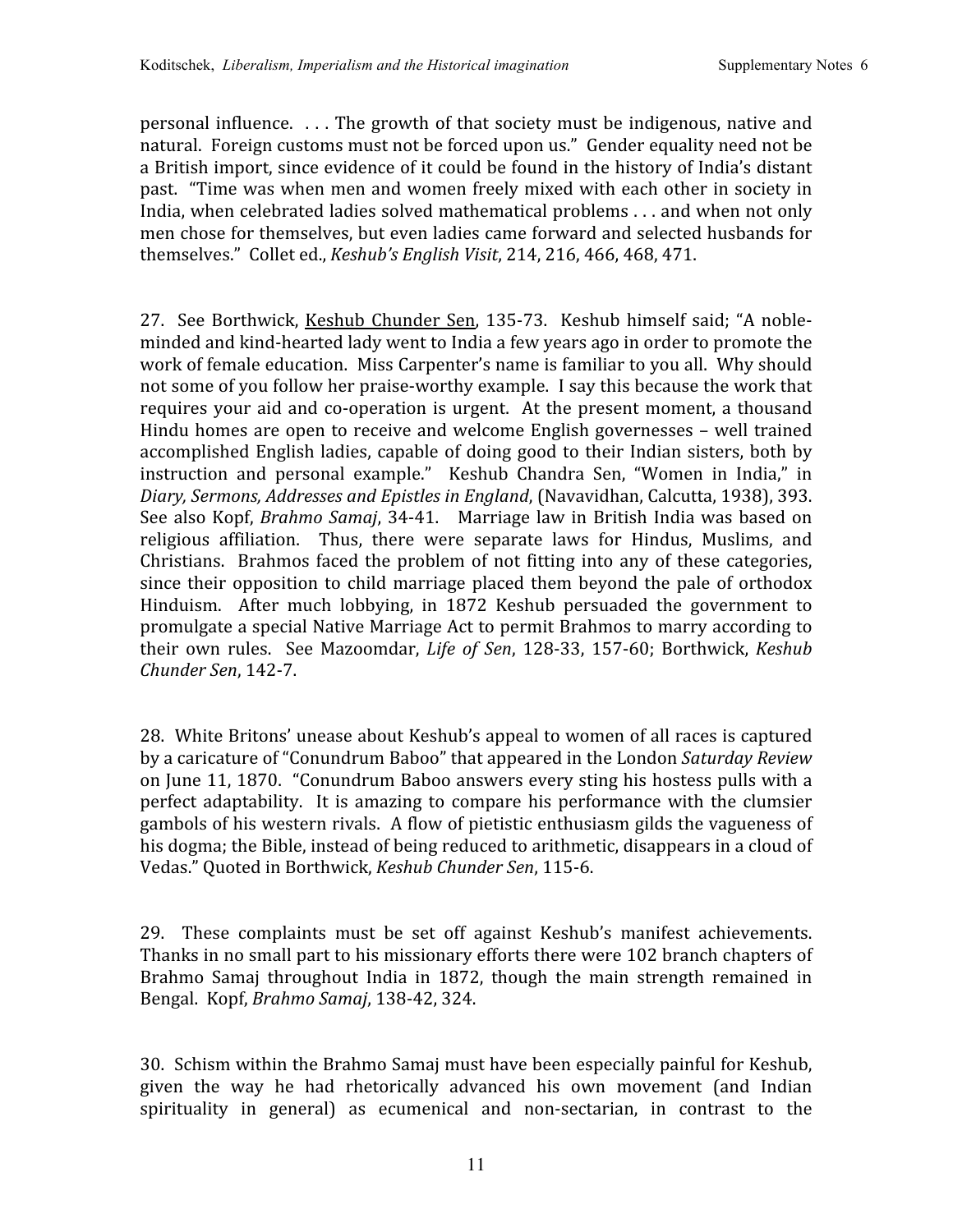fissiparous and contentious culture of English Protestantism. If his Church (and Indian spirituality in general) was also rent by sectarian divisions, perhaps it was no more syncretic and all-embracing than Britain's theologically fractious and mutually competitive denominations. If Indians had no unique capacity for spiritual harmony, then it might have to be admitted that, even in the sphere of religion, bhadralok culture and institutions were derivative and second class.

32. Some years later, another young Brahmo devotee, Narendranath Datta was inspired by Ramakrishna. Changing his name to Swami Vivekananda, he carried forward the later Keshubite tradition, becoming a guru, and traveling throughout Europe and North America, bringing Indian spirituality to the materialistic west during the 1890s. Mazoomdar, *Life of Sen*, 227‐247; Raychaudhuri, *Europe Reconsidered*,
219‐219‐330.

33. However
Keshub
also expressed
a
deep
affinity
for
English
literature. "When
we came to receive English knowledge in our schools and colleges, we learned to respect your Shakespeare, Milton and Newton, and now I may say that in some measure they have become our own." "If you happen to be traveling in a railway carriage
in
India,
you
will
find
scores
of
Bengalee
gentlemen
reading
English
books as
a
matter
of
recreation,
some
perusing
the *Times* newspaper,
others *Good
Words*, and
others
the *Waverley*novels." *Keshub's
English
Visit*,
29,
202‐3.

39. Raising
his
opium
dose,
Kamalakanta acquires
divine
vision. "Before
me
was the giant world marketplace stretching out to infinity." In another sketch, Kamalakanta
finds
himself
in
court
as
a
witness. He
is
called
to
take
the
oath;
"With the direct knowledge of the almighty," when Kamalakanta interrupts: "Must I say that I had direct knowledge of the almighty?" "What is the problem," asks the Judge? Is it merely the formula of the oath? "You are a great Judge indeed sir," Kamalakanta replies, "It could perhaps be excused if I said some minor lies in the course of my deposition,
but
should
we
begin
by
such
a
massive
untruth? .
.
. I
always
had
the impression that God was not an object of direct knowledge. I have never yet seen him clearly, directly, but that could be because of poor sight." Bankimchandra Chattopadhyay, *Kamalakanta*, (Harper Collins, New Deli, 1997), 14-54, quotes on 75, 77, 80, 83; translation of quote taken from from Sudipta Kaviraj, *The Unhappy Consciousness: Bankimchandra Chattopadhyay and the Formation of Nationalist Discourse
in
India*,
(Oxford
University
Press,
Delhi,
1995), 3‐7

42. Critical commentary on Bankim
tends
to divide his output between an early liberal cosmopolitan phase, and a later period of cultural indigenism. See, for example, Andrew Sartori, *Bengal in Global Concept History: Culuralism in the Age of* Capital, (University of Chicago Press, Chicago, 2008), 89-135. The historical changes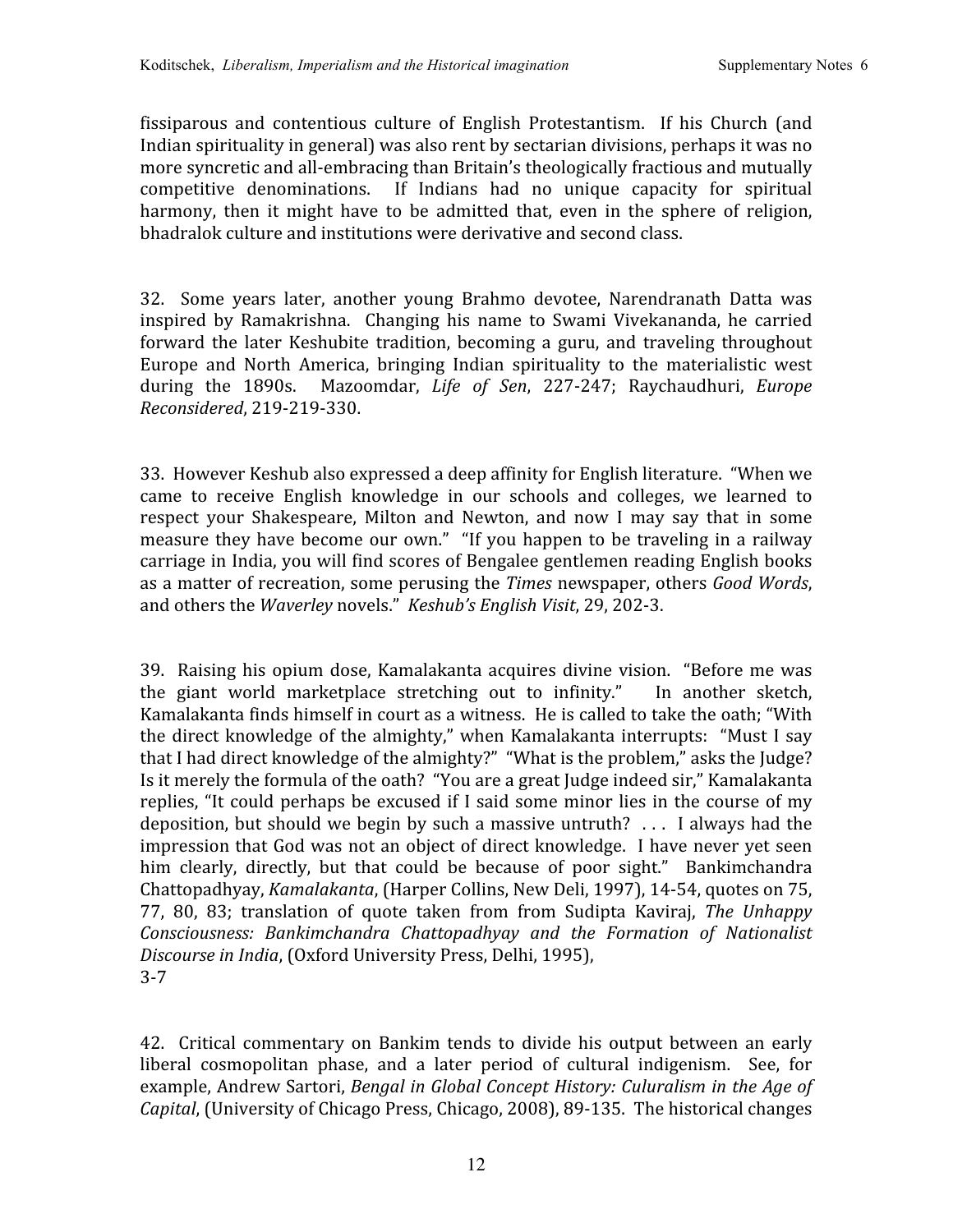in the character of British rule that I have noted in this chapter corresponds so neatly
with
this
shift
in
Bankim's
oeuvre,
that
it
is
easy
to
see
the
former
as
cause and
the
latter
as
effect. Nevertheless,
Bankim
was
always
too
complex
and
multi‐ layered for such simple reductionism. In contrast to Keshub, the early Bankim never entirely believed British promises of liberal imperialism. Conversely, the late Bankim's disillusionment was always tempered by the knowledge that men such as himself, who were its products, would never be able to extricate themselves from its contradictory
qualities.

43. As Aurobindo Ghose would put it in 1907, "It was thirty-two years ago the Bankim wrote his great song . . . The mantra had been given, and in a single day a whole people had been converted to the religion of patriotism. The mother had revealed
herself."
Quoted
in
Haldar,
"Introduction," *Renaissance
and
Reaction*,
108.

44. In
his survey of
Bengali
book
production
during
the
Victorian
period,
Robert Darnton notes that a good deal of the popular literature published at the time emphasized "themes of humiliation and oppression" rather than "open opposition to British rule," combining self-hatred with hatred of the foreigner, and self-assertion with deference to the sahib." The date for most of the titles in Darnton's survey (1879)
suggests
that
Bankim
was
probably
influenced
at
least
subliminally
by
this 'lowbrow'
pulp
fiction,
which
was
flooding
the
market
at
the
time
when
he
wrote
his book. While he doubtless intended *Anandamath* as an antidote to this harvest of humiliation, his novel actually replicates more than it transcends the self-abasing sentiments on display in the popular press. Darnton, "Literary Surveillance in the British
Raj,"
134‐5,
143‐6,
quotes
on
145.

45. In *Anandamath*, India's Muslims are invited to join the Sanyasa Uprising. But how many of them would really dare to enter the secret chamber, where the iconography of the motherland assumes the images of Jagaddhatri, Kali and Sakti? Quote from Bankimchandra Chattopadhyay*, Dharmatattva*, (Oxford University Press, Oxford, [1888], 2003), 214, Bankimchandra Chattopadhyay, *Anandamath*, (Vision
Books,
Delhi,
1992),
42‐4;
Sisir
Kumar
Das, *The
Artist
in
Chains:
The
Life
of*  Bankimchandra Chatterji, (New Statesman Publishing, New Delhi, 1984), 133-5.

47. Through
the
Hindu
approach
to
dharma,
it
was
possible
for
people
to
keep
their faculties in balance, tempering those like sexuality and hunger that arose spontaneously, while cultivating those like judgment and wisdom that do not come instinctively. Chattopadhyay, *Dharmatattva*, 33-64. Yet Bankim is much less concerned with the role of dharma in personal fulfillment, than in its power as a source
of
collective
obligation.

"If self‐preservation and the protection of our near and dear ones constitutes dharma, so does the protection of the motherland. Just as some people within a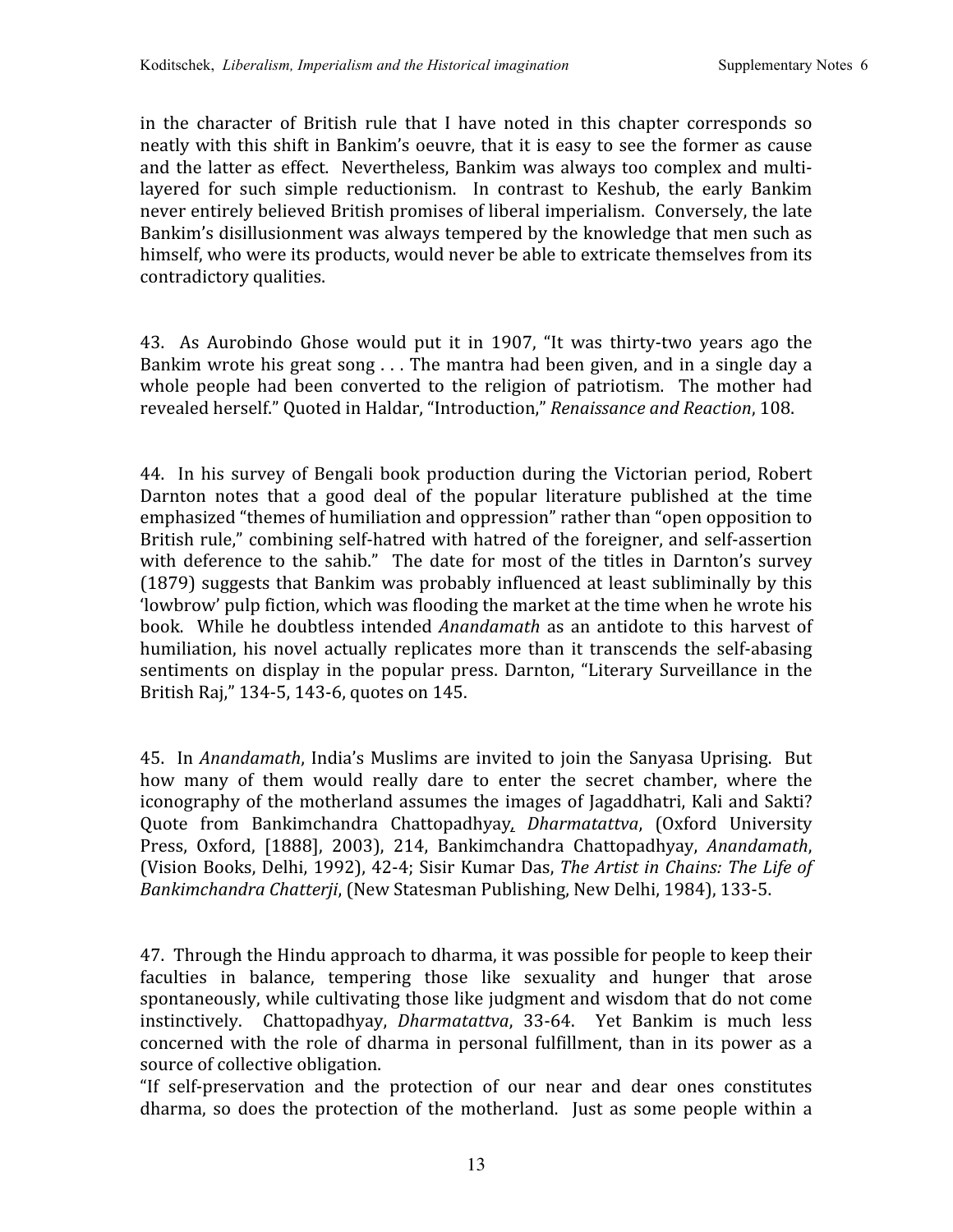society commit acts of aggression on others with a view to theft and plunder, so also do nations and societies sometimes set upon others. Man does not hesitate to snatch and grab what he can unless he is restrained by the authority of a ruler or by the
injunctions
of
dharma."
Chattopadhyay, *Dharmatattva*,
90.

At this point. Bankim backpedals furiously to declare India's loyalty to Greater Britain – which becomes a further manifestation of her *dharmic* superiority. "After the Mussalmans the British came to rule, and still the Hindu subject did not utter a word. Indeed; it was the Hindus themselves who set the British up to rule. Hindu sepoys fought for the British, conquered Indian territories and willingly made them over
to
their
leaders. The
British
were
not
objects
of
hatred
merely
for
belonging
to another race. Subjugated though she is, even today India is extremely loyal to her political
masters. But
the
British
fail
to
see
the
reason
behind
this
and
believe
that since the Hindus are weak, they must be false in their fealty." Chattopadhyay, *Dharmatattva*,
187.

Should such racist attitudes continue,
Bankim implies,
the
Hindus
who raised
the British up could pull them down. But what would the Hindus set up in their place? The very fact that Bankim so seamlessly associates India with Hinduism - and with a distinctively
Bengali
Brahman
version
of
that
– spelled
deep
trouble
for
his
version of national culture and identity. Bankim is not unaware of the problem, but he merely
compounds
it
by
trying
to
detach
Hinduism
(and
even
Bengali
Brahmanism) from its (their) racial, caste, and religious moorings, by reinventing it (them) as moral and political categories. The Brahman zamindar who adhered to all the rituals but exploited his peasants was not a true Brahman, while those who broke all the dietary rules could remain true to their dharma, so long as their behavior was unselfish and just. When the disciple reminds his master that half of Bengal's peasants are Muslims, the guru responds, "but they are like Hindus in their habits, either for having originated from a common stock, or for having lived among Hindus." Chattopadhyay, *Dharmatattva*, 108‐15, 214; Kaviraj, *Unhappy*  Consciousness, 142-3. In Anandamath, 42-4, India's Muslims had been invited to join the
Sanyasa
Uprising.

48. It may be mere coincidence ‐ perhaps exacerbated by the contradictory positions
in
which
they
found
themselves
‐ that
both
Keshub
and
Bankim
developed diabetes, which resulted in premature deaths, in 1884, and 1894, respectively. Mazoomdar *Life
of
Sen*,
297‐324;
Das *Artist
in
Chains*,
185‐98.

49. British
public
opinion
was
not
entirely
unsympathetic
to
Banerjea's
plight. In All the Year Round, Charles Dickens published an account of the Civil Service Exam debacle,
in
which
it
was
made
clear
that
Banerjea
and
Dutt
had
"worked
hard
during vacation with those professors and teachers who had the time to spare for them." The young men had fulfilled every requirement of the law, and yet they were tripped up on a technicality based on cultural differences between Hindus and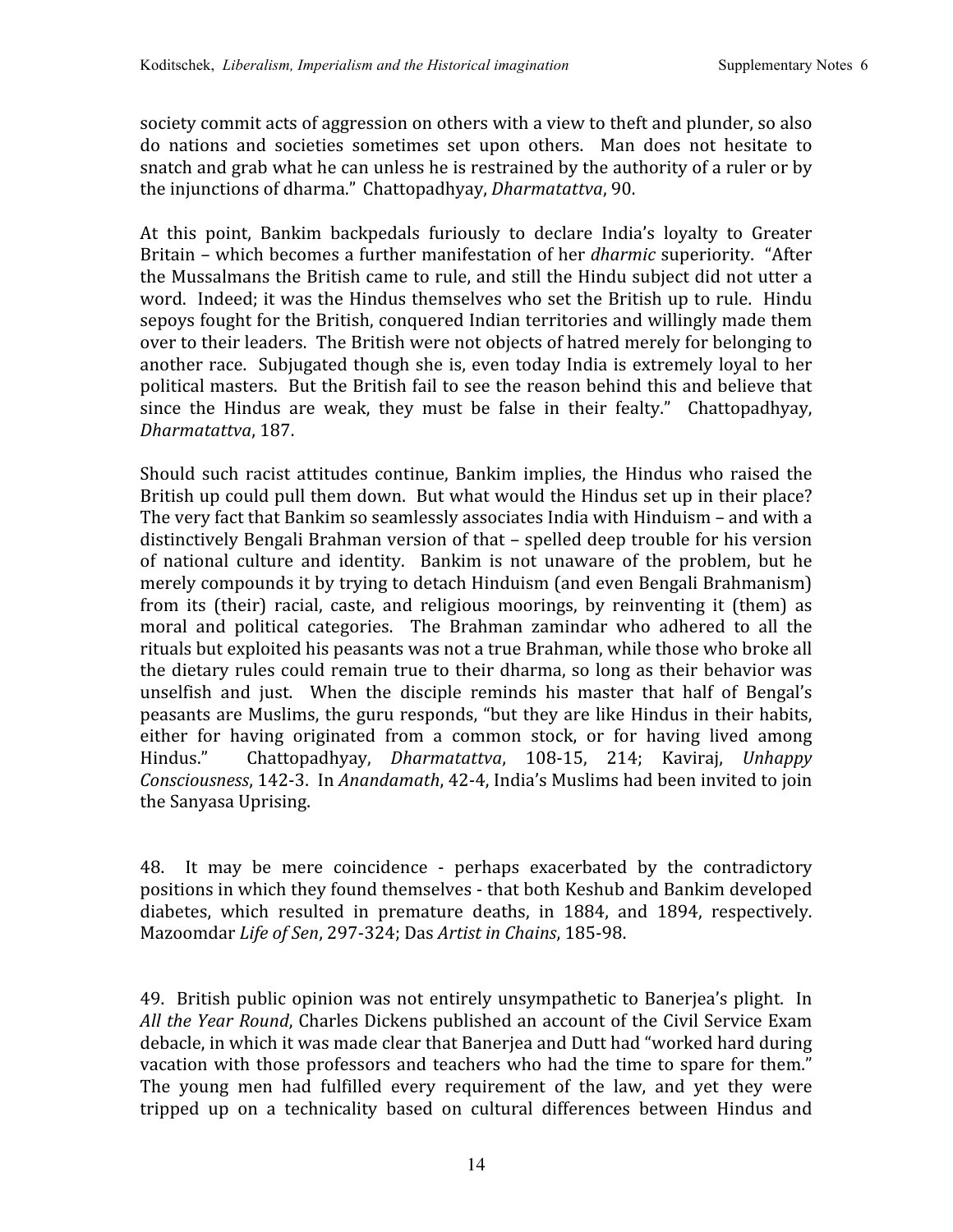Britons in reckoning their dates of birth. "The native candidates who are deprived, for the present, of the prize they have honestly won, are not excluded on the ground of character. The case is limited to the simple question of fact: How old are they? Nobody, we believe, doubts that the true date of birth was given to the commissioners. ... No matter. The commissioners are almost irresponsible. They are
beyond
the
reach
of
the
Council
for
India;
and
a
court
of
law
has
only
a
limited though, in this case let us hope, sufficient power over their decision." All the Year *Round*,
2:42,
(Sept.
18,
1869),
374‐5,
377.

52. Over the course of many years of agitation, Banerjea honed these linkages between British and Indian liberty into well worn tropes. "Ram Mohun Roy," he reminded his listeners, "lived and died at a time when the forces which brought about the first Reform Bill were in full operation." This had "created a yearning for rational and constitutional liberty not for this race or that race, not for the white man to the exclusion of the black, but for humanity in general." In those days, "the hearts of Englishmen were full of the generous spirit of freedom. It was this freedom
which
prompted
the
noble
utterance
of
Macaulay
on
the
enactment
of
the Charter Act of 1833. The words of that speech are still ringing in my ears.  $\dots$  They should be inscribed on the portals of Government House in Calcutta." "That proud day has now arrived," Banerjea insisted, "but unfortunately Englishmen, at any rate the majority of Englishmen in this country, so far from welcoming the advent of this day would give worlds to recall the policy which has produced this splendid result. Surendranath
Banerjea, *Speeches*,
(Lahiri,
Calcutt,
1908),
360‐1.

56. Banerejea
was
a
staunch
advocate
of
'social
reform',
yet
was
remarkably
vague when it came to saying exactly what 'social reforms' he had in mind. "I regard the social and political movements as indissolubly linked together," he insisted. "We must purify and elevate the social and moral atmosphere before we can aspire to those political rights which it is the aim of Congress to secure and promote." Yet, was Banerjea willing to take a stand against caste? "I am a [Kulin] Brahmin of Brahmins," he cautioned, "We must take our stand upon the ancient foundations ... And what are Hindu customs and Hindu rights? They are those of the past, but must be modified to meet current conditions." What about 'Hindu customs' of polygamy, child marriage, prohibition on widow re‐marriage? Banerjea was astonishingly vague. "We
must
either
move
forward
or
go
backward. We
cannot
remain
where we are. Nature in the physical world abhors a vacuum. Nature in the moral world abhors stagnation. I have the greatest respect for the institutions of my fathers  $\dots$ but if we are to preserve them in the spirit of the past, we must adapt them to modern
requirements."

Banerjea, *Speeches*,
VI,
318,
323.

60. C.A. Bayly has traced the influence of Mazzini on nineteenth‐century Indian liberalism in "Liberalism at Large: Mazzini and Nineteenth-Century Indian Thought,"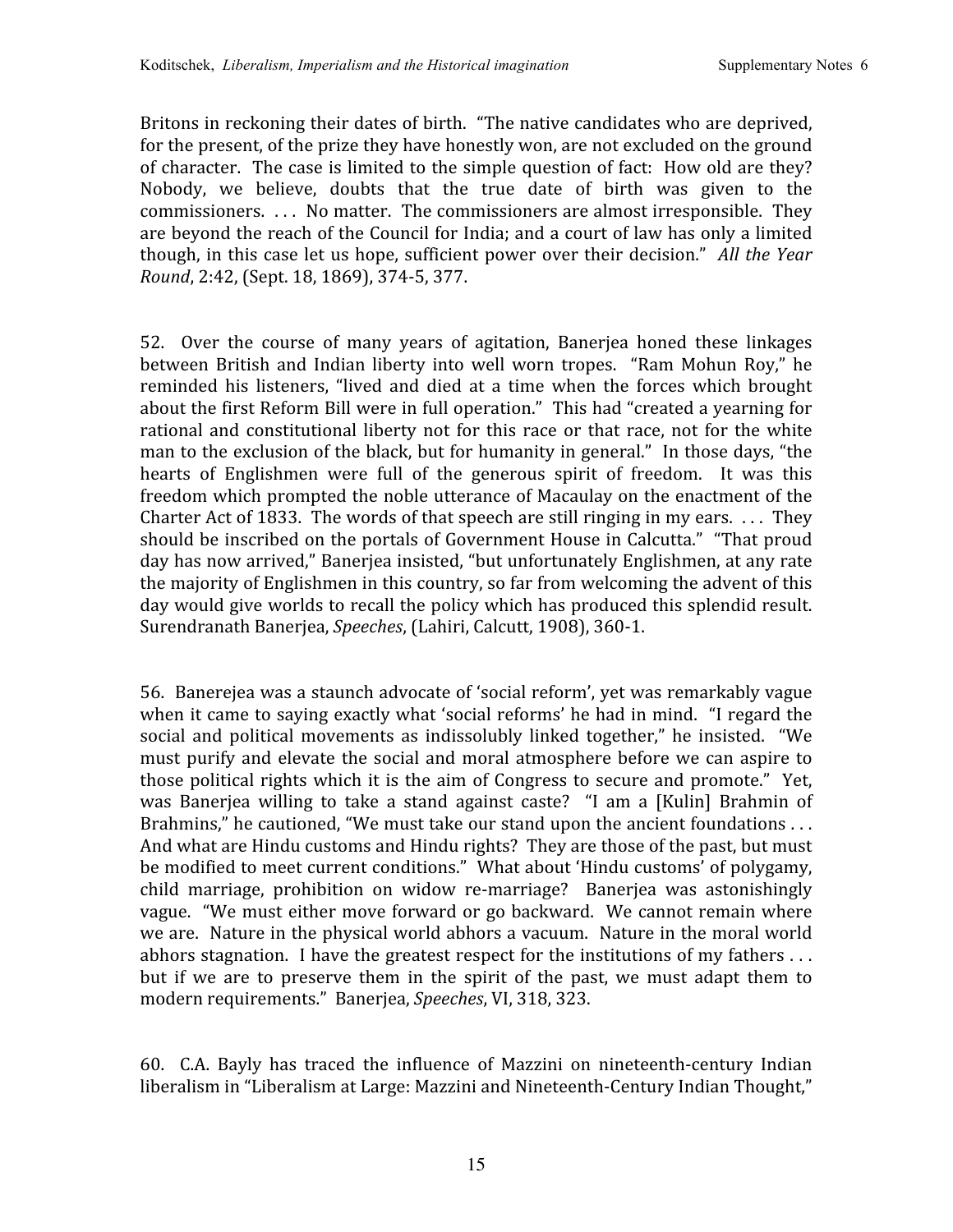in C.A. Bayly and E.F. Biagini eds., *Mazzini and the Globalization of Democratic*  Nationalism: 1830-1920, (Oxford University Press, Oxford, 2008), 355-74.

64. Banerjea
also
took
a
page
from
the
history
of
Irish
nationalism. "The
Irish
have been fighting for Home Rule for over one hundred vears," he reminded his listeners, " and they have not yet got it, but they are within a measurable distance of success. Let us emulate the courage, the enthusiasm and heroic self-sacrifice of the children of
the
Emerald
Isle."

Banerjea, *Speeches*,
VI,
406.

71. Naoroji's figures compare favorably with modern scholarly estimates. B.R. Mitchell
and
P.
Deane, *Abstract
of
British
Historical
Statistics*,
(Cambridge
University Press, Cambridge, 1962), 367, list British per capita income at £34 in 1875. From information in Dharma Kumar ed., *Cambridge Economic History of India*, volume II, (Cambridge University Press, Delhi, 1983), 402 and 904, it is possible to estimate India's per capita income in the same year as approximately £3.

72. Although Naoroji's book was too dry
(and too repetitive) to gain a popular readership, his devastating indictment could not be left unanswered. A small squadron of civil servants was deputed to generate more favorable statistics. Lord Curzon,
the
Viceroy
himself,
saw
fit
to
deliver
a
paper
that
purported
to
show
that Indian per capita income had been slowly increasing, and that money transfers to Britain were all part of the normal expenses of commerce and trade. Of course, the death
of
millions
of
Indians
in
the
famines
of
the
late
1890s
somewhat
diminished the plausibility of his remarks. As with Lecky's critical Anglo‐Irish *History*, a generation
earlier,
Naoroji's
drain
theory
was
a
powerful
solvent
that
threatened
to go beyond the intentions of its author. To a small handful of *fin de siècle* Indian nationalists
it
told
a
story
of
unrelenting
British
perfidy,
prejudice,
oppression,
and theft. Separation, rather than a re-negotiated union, was the message that they took away from this history lesson. What is more remarkable however is the number of Indian nationalists of the Baneriea generation who continued, the 'drain'. with Naoroji, to cling to the British connection, in spite of the devastating indictment of

74. Naoroji's
theory
of
the
'drain'
is
analyzed
and
contextualized
by
Bipan
Chandra, in *The
Rise
and
Growth
of
Economic
Nationalism
in
India*,
(People's
Publishing,
New Delhi, 1966), 1-54, 636-708. K.N. Chaudhuri argues that "in order to measure the actual magnitude of the 'drain' it is necessary to use a 'value added' concept. In other
words,
the
cost
of
producing
the
exports
must
be
subtracted
from
their
final sales value. This difference, insofar as it was paid for through internal taxation, represents the real income leakage. In the long run, it was not so much capital payments
as
the
absence
of
active
measures
for
economic
development
which
was probably most responsible for the continuing poverty of India. K.N. Chaudhuri,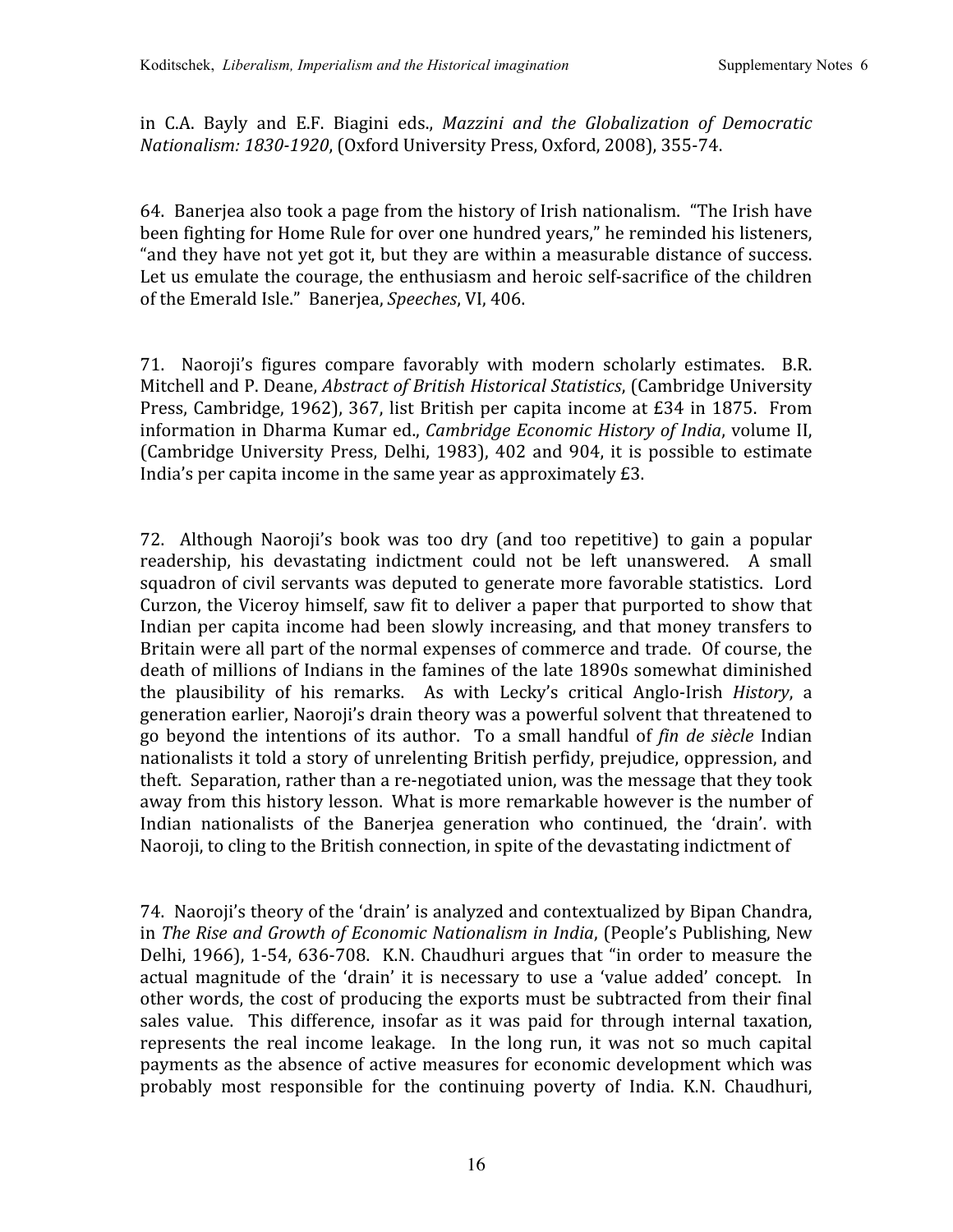"Foreign
Trade
and
Balance
of
Payments
(1757‐194),"
Cambridge *Economic
History of
India*,
II,
877.

77. Some
twenty
years
after
Dutt
and
Banerjea
arrived
in
London,
another,
more obscure,
law
student
named
M.K.
Gandhi
followed
their
path. As
he
later
recalled,
"I soon found that Indian students had free access to the G.O.M. [Naoroji, aka Grand Old Man] at all hours of the day. Indeed, he was in the place of a father to every one of
them,
no
matter
to
which
province
or religion
they
belonged. He
was
there
to advise and guide them in their difficulties. I have always been a hero-worshipper. And so Dadabhai became real Dada to me." Quoted in Masani, Dadabhai Naoroji, iiiiv.

78. Like Keshub and Bankim, Dutt was raised in a thoroughly anglicized family, learned Sanskrit after he was already proficient in English, and was fed a steady diet of Shakespeare and Scott. As he recalled, at the age of fifty‐seven, in 1905,
"Sir Walter Scott was my favorite author forty years ago. I spent days and nights over his novels: I almost lived in those historic scenes and in those medieval times which the enchanter had conjured up. Scott has, in fact, created a world of his own - a somewhat idealized but vivid and, on the whole, faithful picture of the medieval world in Europe. ... I do not know if Sir Walter Scott gave me a taste for history, or if
my
taste
for
history
made
me
an
admirer
of
Scott;
but
no
subject,
not
even
poetry, had such a hold on me as history." Ouoted in J.N. Gupta, *Life and Work of Romesh Chunder
Dutt*,
CIE
(London,
1911),
383.

84. "A nation which has a past has a future," proclaimed R.C. Dutt. "It is a duty which devolves upon the educated Indian to try to explain their [Indians'] past and to see what they have actually achieved in the past, generation after generation, in order that they might base their endeavors and build their future hopes upon them." Yet for a nation like India, whose recent history had been so studded with defeats and disasters, it was not self-evident how that history should be interpreted and understood. "Our successes, and still more our failures in the past," Dutt continued, "have
lessons
for
us
in
the
present."

"A knowledge of our national strength in the past inspires us in our endeavors; a knowledge of our national weakness is still more helpful to us in correcting our mistakes
and
seeing
proper
remedies. All
history
is
instructive
in
this
way;
but
the genius
of
the
Indian
nation
is
not
the
genius
of
the
west,
and
a
knowledge
of
Indian history is particularly fitted in the present day to guide us and to warn us, and to lead us onward in the path of progress." Quoted in Gupta, Life of Dutt, 320.

86. To appreciate Dutt's achievement, it is necessary to consider his treatment of these matters in relation to the wider discussion about the relationship between caste
and
race
that
was
swirling
around
him. Seen
in
this
context,
Dutt's
refusal
to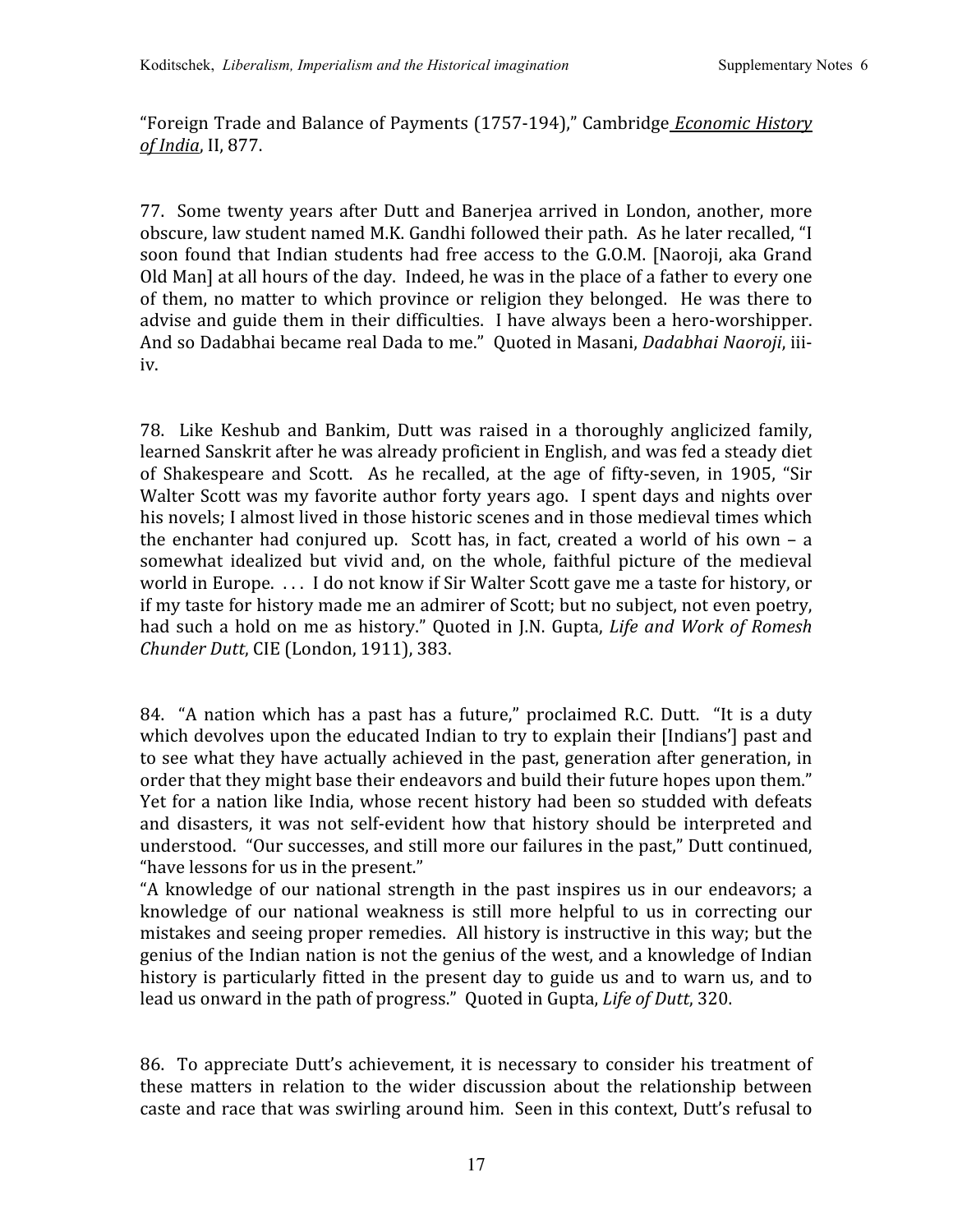collapse caste completely into race can be viewed as an implicit critique of that position, which was becoming the orthodoxy of his day -- fuelled by the ethnographic work of such scholar-imperialists as George Campbell, Walter Elliot, and (later) W.W. Hunter and H.H. Risley. Where these British ethnologists were generally inclined to see race-mixing as a source of Indian weakness, Dutt portrays it as a source of strength, since it allowed the ancient Aryans to proceed more quickly
through
the sub‐continent, acquire
things of value
from
the
people
whom they
conquered,
and
move
more
quickly
from
tribal
to
universal
ideas. For
recent discussions
of
the
uses
of
Aryanism
by
British
imperialists
see
Joan
Leopold,
"British Applications of the Aryan Theory," *English Historical Review*, 89.352, 9 July 1974, 578‐603;
Trautmann, *Aryans
and
British
India*,
165‐228;
Thomas
Metcalf, *Ideologies of the Raj,*(Cambridge University Press, Cambridge,1995) 66‐159; Ballantyne, *Orientalism and Race*, 41‐55; Ronald Inden, *Imagining India*, (Blackwell, Oxford, 1990), 56‐65; Bernard Cohn, *An Anthropologist Among Historians*, (Oxford University Press, Delhi, 1987), 224‐254; Heather, Streets, *Martial Races; The Military, Race and Masculinity in British Imperial Culture,18571914*, (Manchester University Press, Manchester, 2004), 155-89; and, especially, Nicholas B. Dirks, Castes of Mind: Colonialism and the Making of Modern India, (Princeton University Press, Princeton, 2001), 127-254; and Susan Bayly, "Caste and Race in the Colonial Ethnography of India," in Peter Robb ed., The Concept of Race in South Asia, (Oxford University Press, Delhi, 1995), 165-218. Surveying all these instances of raciallyobsessed metropolitan ethnographic work, should help us to appreciate the originality of Dutt, who made at least an effort (not entirely successful) to escape these
snares.

87. In 1898 and 1899, respectively, Dutt abridged the *Mahabharata* and the Ramayana, and published both in English translation. Here he made the comparisons between these Hindu epics and the Iliad and the Odyssey most explicitly. See "Translators Epilogue" in Romesh Chunder Dutt, ed., The Mahabharrata; Epic of the Bharatas, (Jaico, Bombay, [1898], 1944), 177-88. As Robert Darnton notes, the *Ramayana* provided one of the most ubiquitous models for the outpouring
of cheap
Bengali
literature
that
issued
from
Indian
presses
during
the second half of the nineteenth century. Darnton, "Literary Surveillance in the British Raj,"
141‐2.

88. The contemporary political implications of Dutt's book were fully recognized by the *Saturday Review*, the only major British periodical to review his volumes, which "demur[red] "to several of the conclusions which the author has thought himself justified in making." Indeed, by extracting strategic quotations taken out of context, the reviewer strongly implied that Dutt's book was little more than a political tract masquerading as an erudite multi-volume history. Dutt's "ancient Hindus in the Vedic times possessed all requisites for self-government and displayed a capacity for
freedom
as
such
privileges
are
understood,
preached
and
propagated
in
our
own age." Dutt would have his readers believe that "some eighty or ninety generations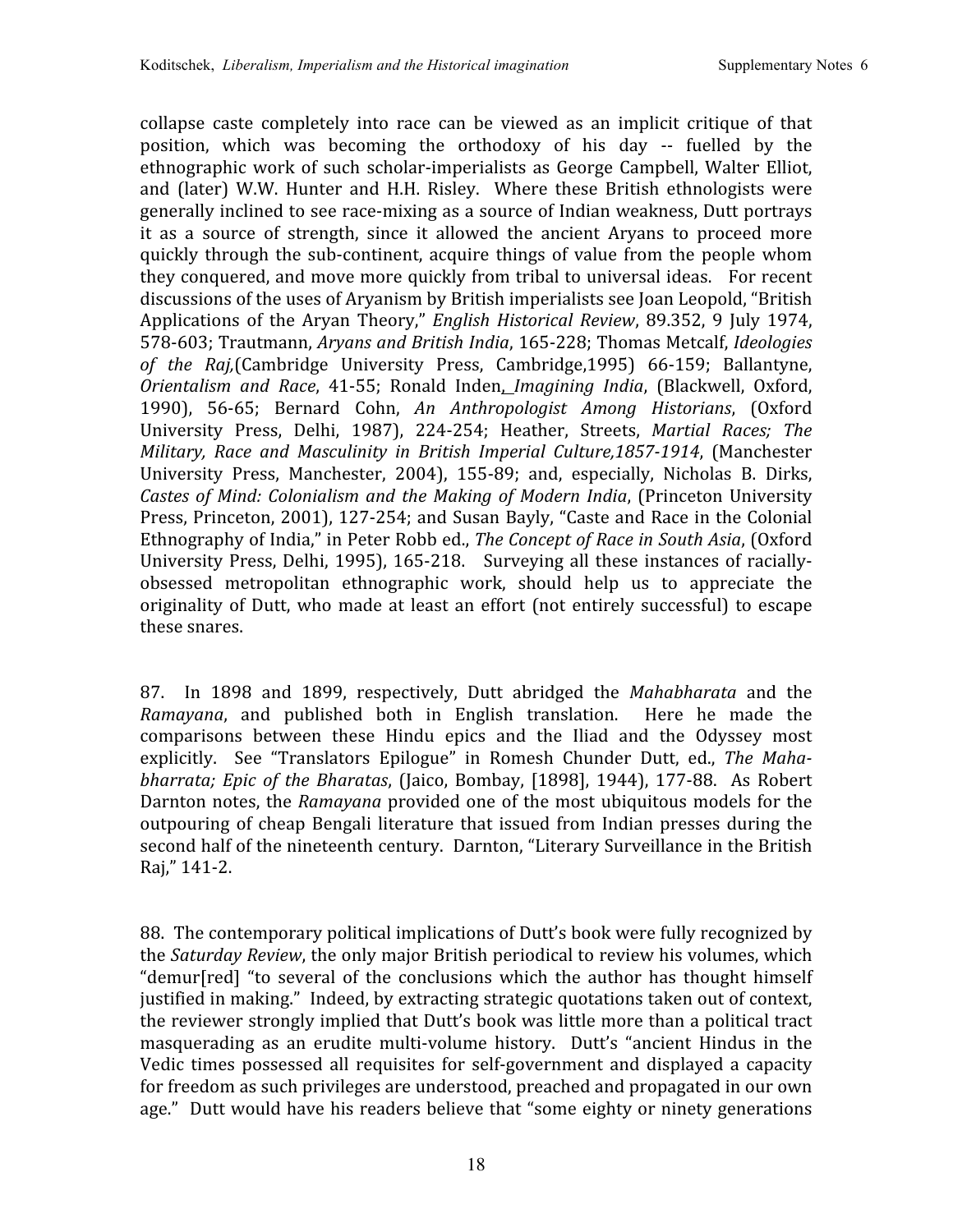ago
the
Hindus
were
full
of
'political
life'. They
displayed
'the
liberties
and
energies of a free people'," and "they had been in the enjoyment of a 'Republican form of government" until they somehow lost their 'manly freedom'. "It seems to have occurred to Mr. Dutt that by indenting on a Radical programme and standing on a progressive
platform,
he
could
really
bring
his
readers
to
believe
that
there
was
as period
in
Oriental
history
when
the
people
spoke
and
the
Raja
only
listened,
when all sections of
the community governed
themselves, and when priestly arrogance and kingly pride were unknown." "There is not the smallest trustworthy evidence," the reviewer continued, "to show that the early Aryan conquerors were at all different from Sesostris or Nimrod, or that they governed by maxims and agencies other than those familiar to the average modern Oriental despot." "True history," the reviewer concluded, "cannot be evolved out of such fancies any more than can a new India rise out of the flaccid orations of the members of the Congress who delude themselves into the belief that they are sent on a mission to complete or to revolutionise the policies of Cornwallis, Elphinstone and Munro." Saturday Review, 71:1842,
(February
14,
1891),
204‐5.

90. Through
the
end
of
the
Mauryan
Empire,
according
to
Dutt,
Kshatriyan
elitism and
Buddhist
egalitarianism
had,
between
them,
kept
the
priestly
pretensions
of
the Brahmans in check. Yet as Buddhism itself sank into a refined courtly culture, it lost much of its original populist simplicity. Corrupt, complacent, and reduced to empty formulas, it paved the way for the dead hand of Puranic Brahmanism, which was imposed on the entire society. Dutt, *A History of Civilization in Ancient India*, (Cosmo,
New
Delhi,
[1890],
2000),
volume
II,
303‐34.

92. One of the few periodicals to give serious and respectful attention to Dutt's History of Civilization in Ancient India was the Calcutta Review. Separate reviews appeared for each of its three volumes. "It is gratifying," the first reviewer wrote, "to see that though 'the charge of a Bengal District with an area of over six thousand square miles and a population of over three millions' leaves our author little leisure for other work, he has succeeded in presenting the general reader with a reliable and concise history of ancient civilization in India." Existing texts for the university examinations
in
India
were
unsatisfactory,
the
reviewer
noted,
and
"Mr.
Dutt's
book will form a very useful addition to the Entrance or F.A. Course. ... We throw out this hint for the consideration of the Educational authorities." *Calcutta Review*, 89:178 (October, 1889), xxv-xxviii, quotes on xxvi, and xxviii. A year later, the second volume was correspondingly praised, although Dutt's extreme hostility to caste was noted. "In this connection he sometimes forgets he is a historian and becomes a partisan." Yet, the reviewer concluded, "these, after all, are very slight blemishes,"
and
"many
ardent
liberals
will
like
him
all
the
better
for
them." *Calcutta*  Review, 90:130, (1890), xv-xviii, quotes on xvii, and xviii.

By the time of the third volume, however, the *Review* was more inclined to take Dutt to task for his liberal bias, and his failure to recognize that the oriental character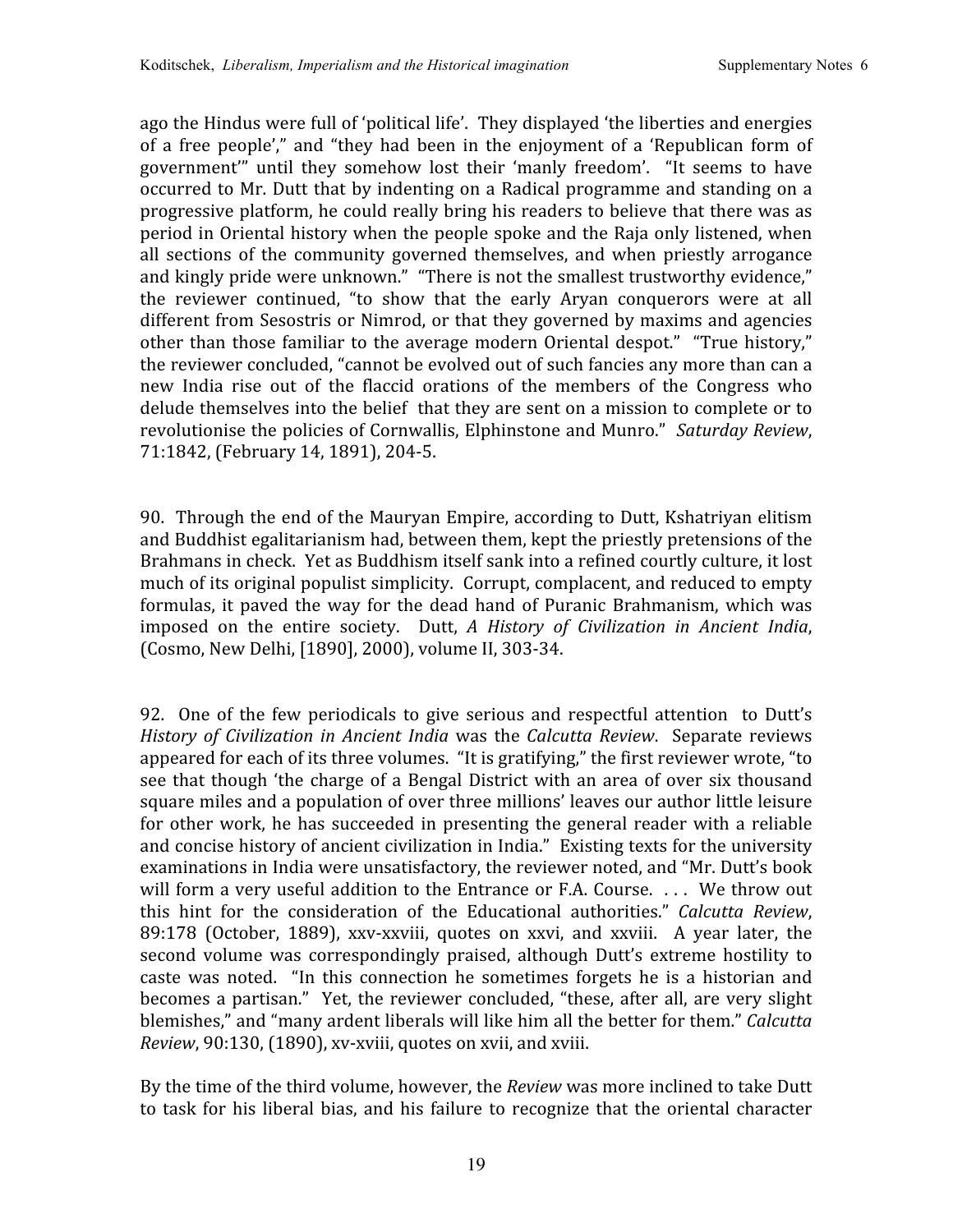probably required the division of the population into separate and hereditary castes. "There
is
room
for
bitterness,
room
for
sarcasm
[about
Brahman
pretension] and, maybe he [Dutt] does well to be angry. But failing nationality and racial coherencies, what so catholic a controlling agency, making for the maintenance of order,
and
the
greatest
good
of
the
greatest
number;
what
other
agency
could
have been devised that would have been half as much in accord with the bent and sympathies of oriental minds?" "Mr. Dutt's black is too black," the review concluded, "Snaffle‐bits
are
of
no
use
with
some
hobby
horses;
they
should
be
ridden
on
a
curb. Mr.
Dutt's
enthusiasm
against
Brahmanism
and
vested
interests
appears
to
be
one of them." Calcutta Review, 92: 183, (January, 1891, *i*-xi, quotes on vii, x.

94. "We are all the more grateful to Mr. Romesh Dutt," wrote Max Müller in his introduction to Dutt's translation and condensation of the *Mahabarrata*, "for having given us a kind of photographic representation, a snap-shot as it were, of the old poem – the longest poem, I believe, in the whole world – and having enabled students of literature to form for themselves some kind of idea of what our Aryan brothers in India admired and still admire in the epic poetry of their country." 'Introduction' to R.C. Dutt ed., Maha-Bharata: The Epic of Ancient India, (Dent, London,
1899),
xii.

An earlier compilation of ancient Indian verse by Dutt, had been entitled Lays of Ancient India. "Verse," remarked the *Calcutta Review*, "is as congenial an element to the scions of the Dutt clan as water is to ducks." "Following the family tradition of fondness for rhyme, Mr. Dutt has transfigured prose into that medium in his renderings of the Upanishads and some of Asoka's Edicts." Dutt had "not given his whole heart to the verses" however, the reviewer complained, "us[ing] them rather as magic lantern illustrations to his *History of Civilization in Ancient India*, . . . showing mankind how the nature worship of the Rig Veda developed itself into the worship
of
nature's
God." *Calcutta
Review*,
99:198,
(October,
1894),
lv‐lvi.

99. Since
Indian
poverty
was
an
indisputable
fact,
imperial
apologists
were
driven to extraordinary lengths in blaming the victim. Charles Johnston, for example, fastened on Dutt's "confession," that elite Indians imported twelve million dollars of gold for their jewelry. "Is it not perfectly evident," Johnston exclaimed "that no change of government, no representative institutions, no economies, can have any permanent effect on the well-being of India while these great and growing causes of destitution remain? The remedy is, at this moment, wholly within the hands of the natives of India. On the one hand, a cessation of marriage of little girls, and a higher ideal of chastity; on the other, a temporary abstinence from gold brocade, and the fostering of industrial life in India to relieve the pressure on the soil. The English have accomplished marvels in India; but these reforms must be carried out by the Indians themselves." Quoted in Review of Reviews, 39:234, (June, 1909), 526.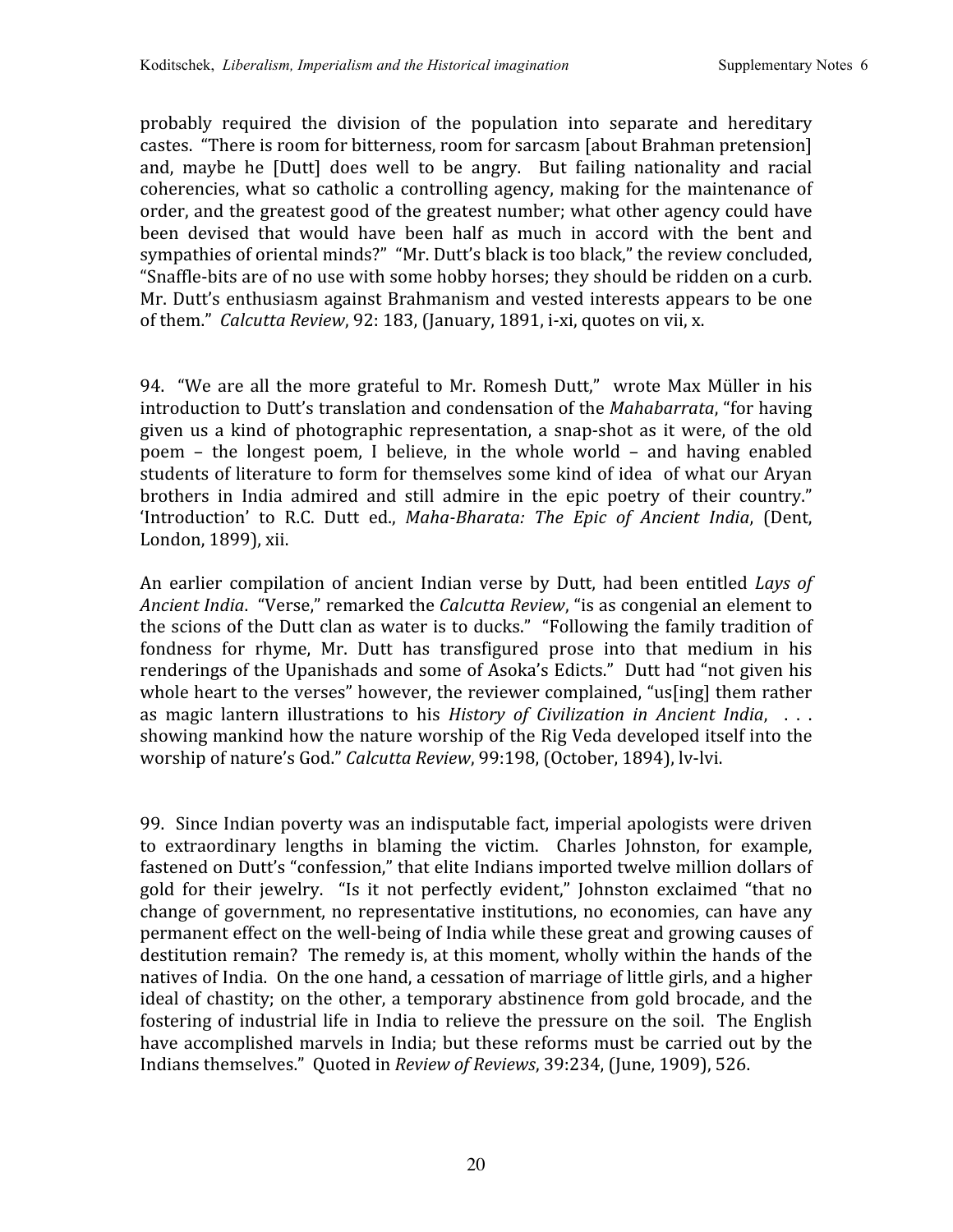100. Recognizing the centrality of agriculture to the welfare
(and even the bare survival) of the Indian masses, Dutt was especially critical of British land taxation policies. These
policies,
he
contended,
contributed
significantly
to
the
poverty
of
the people
and
precipitated
famines
in
years
when
crop
yields
fell
short. "The
Land
Tax in
India
is
not
only
heavy
and
uncertain,
but
the
very
principle
on
which
it
is
raised is
different
from
the
principle
of
taxation
in
all
well
administered
countries. In
such countries the State promotes the accumulation of wealth, helps the people to put money into their pockets, likes to see them prosperous and rich, and then demands a small share of their earnings for the expenses of the State. In India the State virtually interferes with the accumulation of wealth from the soil, intercepts the incomes
and
gains
of
the
tillers,
and
generally
adds
to
its
land
revenue
demands
at each recurring settlement, leaving the cultivators permanently poor." R.C. Dutt, The *Economic
History of India under Early British Rule*,
(Kegan Paul, Trench, Trübner, London,
1901),
xi.

104. British
reaction
to
Dutt's *Economic
History
of
India* was
mixed. *The
Daily
News* congratulated
his
novel
undertaking,
while
the *Manchester
Guardian* declared
that "this
will rank as
the
most valuable
of recent
books
on
British
India." The *Times*, however, declared that "the work before us is not a history: it is merely a collection of historical arguments for the use of a political sect." These arguments were undermined by the author's failure to appreciate the limitations of the 'oriental character',
which
was
deemed
to
be
incapable
of
responding
to
economic
incentives, or
indeed
autonomous
agency
of
any
kind. "If
the
general
character
of
the
natives were really as it appears in Mr. Dutt's pages, not only would there be no need now of a British Empire, but that empire would never have been permitted by the natives to be formed. If we could think away this strong element of bias we should be able to appreciate the scholarly character of much of Mr. Dutt's book. But it cannot be got rid of, it determines every quotation, it warps every argument, it vitiates the book." Quoted
in
Gupta, *Life
of
Dutt*,
292‐4.

To undercut the agency that Dutt imputes to "the general character of the natives," it was indeed necessary to impugn Dutt's scholarship, and to rename it as "bias." Nevertheless, it was precisely Dutt's assumption that scholarship would reveal the historical agency of the Indian (and all the ways that British imperialism had closed it off) that made his *Economic History* a key catalyst for the conceptualization of Indian
national autonomy by
the
next
generation
of
nationalists. Of
course,
different members of this cohort read the book in differing ways. Consider, for example, the testimony of the young Gandhi in his defining manifesto of 1910: "When I read Mr. Dutt's Economic History of India, I wept; and as I think of it again my heart sickens. It is machinery that has impoverished India." Because the technology of British industrialism
has
left
India
economically
enslaved,
Gandhi
predicated
true national independence (*Swarj*) on its rejection. Adding to Dutt's *History*, Keshub's and Bankim's spiritual turn, the whole of the Gandhian philosophy fell into place: "If the machinery craze grows in our country, it will become an unhappy land . . . By reproducing
Manchester
in
India,
we
shall
keep
our
money
at
the
price
of
our
blood,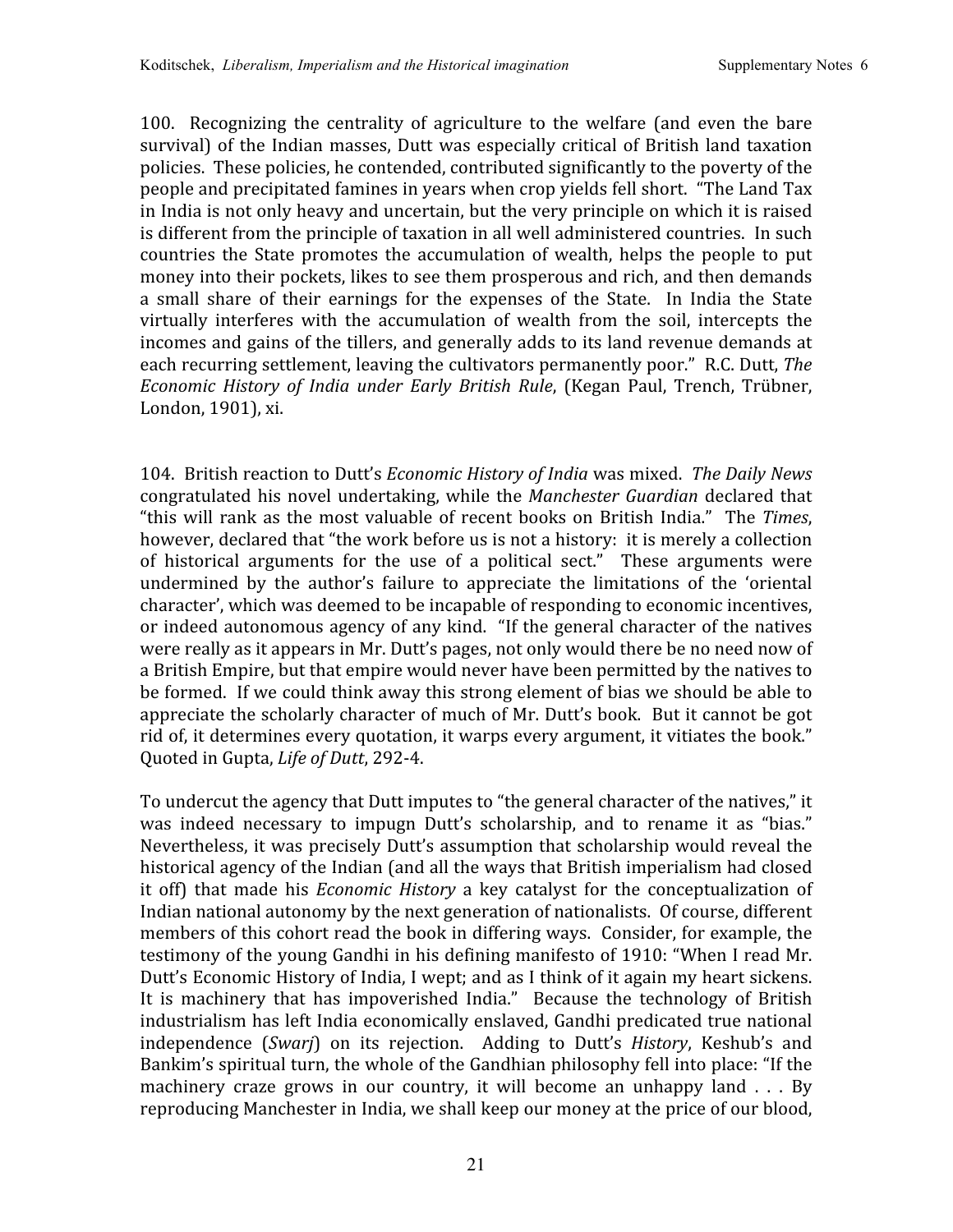because our very moral being will be sapped." *Hind Swarj*, (Cambridge University Press, Cambridge, [1910] 1997), 107, 108.

106. For both Banerjea and Dutt, Curzon's decision to partition Bengal in 1905 was nearly the last straw. While continuing to speak vociferously against violent or 'extremist' methods of resistance, both men lent their names and voices to the swadeshi campaign, which advocated economic self-reliance. "The year 1905 is one of the darkest in our annals," Baneriea lamented, "relieved by the reflection that it witnessed an upheaval of national life and an awakening of consciousness without parallel
in
our
history." "Lord
Curzon
has
divided
our
province,
he
has sought
to bring about the disintegration of our race ... [but] he has built better than he knew. ... He has stimulated those forces which contribute to the up-building of nations." One of those forces was economic boycott, a tactic that Banerjea had previously been reluctant to use. "The boycott is an instrument in our hands. We resolved to use it when necessary, subject of course to the safeguard that it is only to be used in extreme cases when there is a sufficiently powerful body of opinion to justify its use and
to
insure
its
success."

Banerjea,
Speeches,
397,
401.

While acknowledging that the Swadeshi movement had "raised much angry discussion," and needed to "peacefully and quietly extend [its] operation from year to vear," the principle of economic self-sufficiency was, as his own books demonstrated, what India now required. "Gentlemen, the Swadeshi Movement is one which all nations on earth are seeking to adopt in the present day. Mr. Chamberlain is seeking to adopt it by a system of protection. Mr. Balfour seeks to adopt it by a scheme of retaliation. France, Germany, and the United States, and all the
British
colonies
adopt
it
by
building
up
a
wall
of
prohibitive
duties. We
have
no control
over
our
fiscal
legislation,
and
we
adopt
the
Swadeshi
scheme
therefore
by
a laudable resolution to use our home manufactures, as far as practicable, in preference to foreign manufactures. I see nothing that is sinful, nothing that is hurtful in this; I see much that is praiseworthy, and much that is beneficial." Gupta, *Life
of
Dutt*,
442.

107. It would be possible to trace a line of development in this chapter from the largely spiritual and imaginary histories of Keshub and Bankim towards an increasing realism, first manifest in the constitutional history of Baneriea, and then fully consummated in the empirically grounded ancient classical, and modern economic, histories of Naoroji and Dutt. This trajectory might then be aligned with a parallel arc
in
political sophistication, as
we
move
from
the
largely
individualistic responses of our first two subjects, during the 1860s and 1870s, to the early nationalist
movement
of
the
1880s
and
1890s,
which
provided
the
context
in
which the
latter
two
worked. The
trouble
with
this
synopsis
is
that
it
fails
to
capture
the internal development of all of our subjects, as they moved from a relatively straightforward
youthful
conception
of
liberalism,
to
a
more
complex
and
troubled vision, which followed from the experience of exclusion at the hands of an